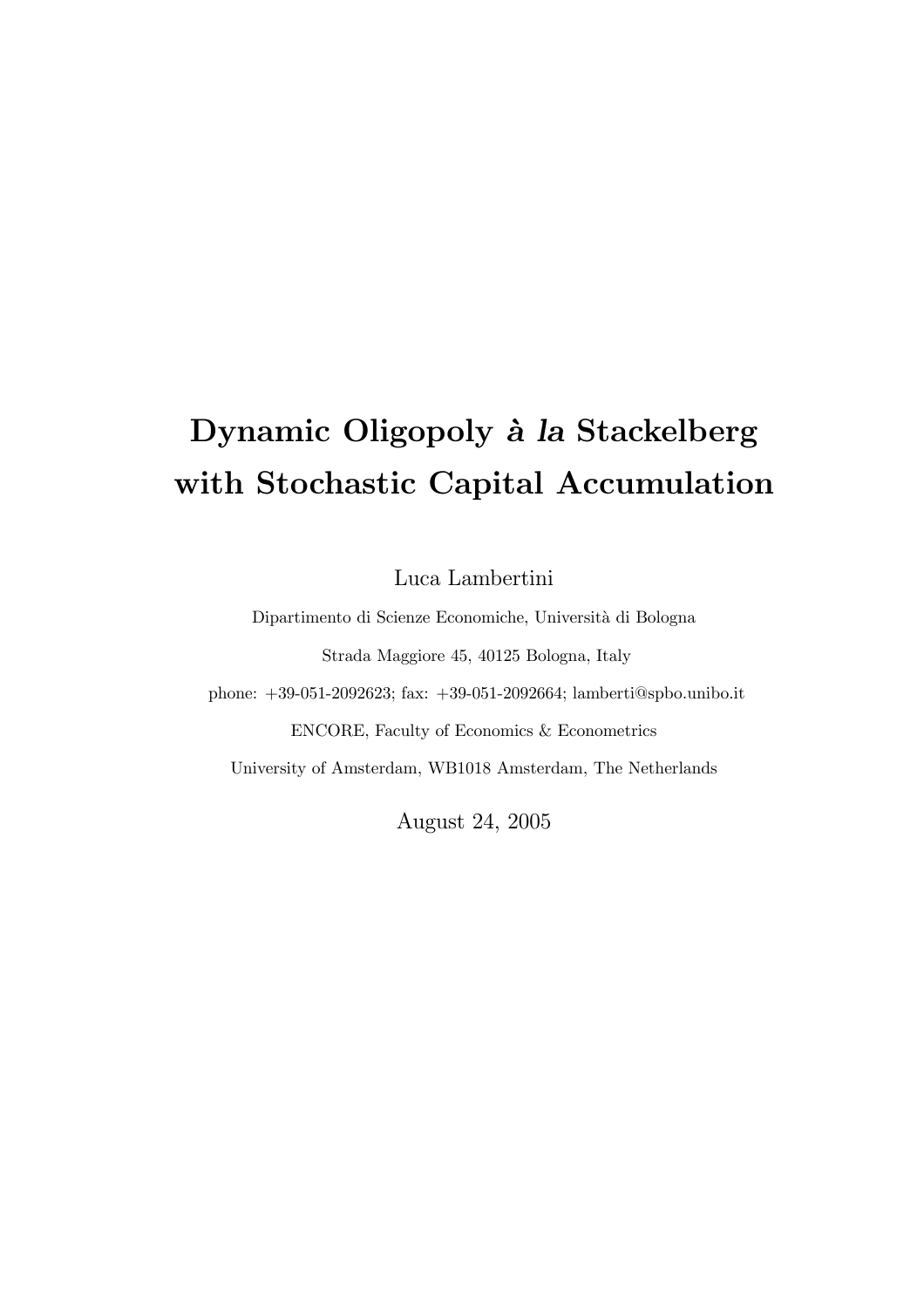#### Abstract

I investigate a dynamic oligopoly game where firms enter simultaneously but compete hierarchically à la Stackelberg at each instant over time. They accumulate capacity through costly investment, with capital acumulation dynamics being affected by an additive shock the mean and variance of which are known. The main findings are the following. First, the Stackelberg game is uncontrollable by the leader; hence, it is time consistent. Second, the leaders invest more than the followers; as a result, in steady state, the leaders' capacity and profits are larger than the followers'. Therefore, the present analysis does not confirm Gibrat's Law, since the individual growth rate is determined by the timing of moves.

JEL Classification: C61, C73, D43, D92, L13

Keywords: differential games, time consistency, investment, optimal control methods, Stackelberg equilibrium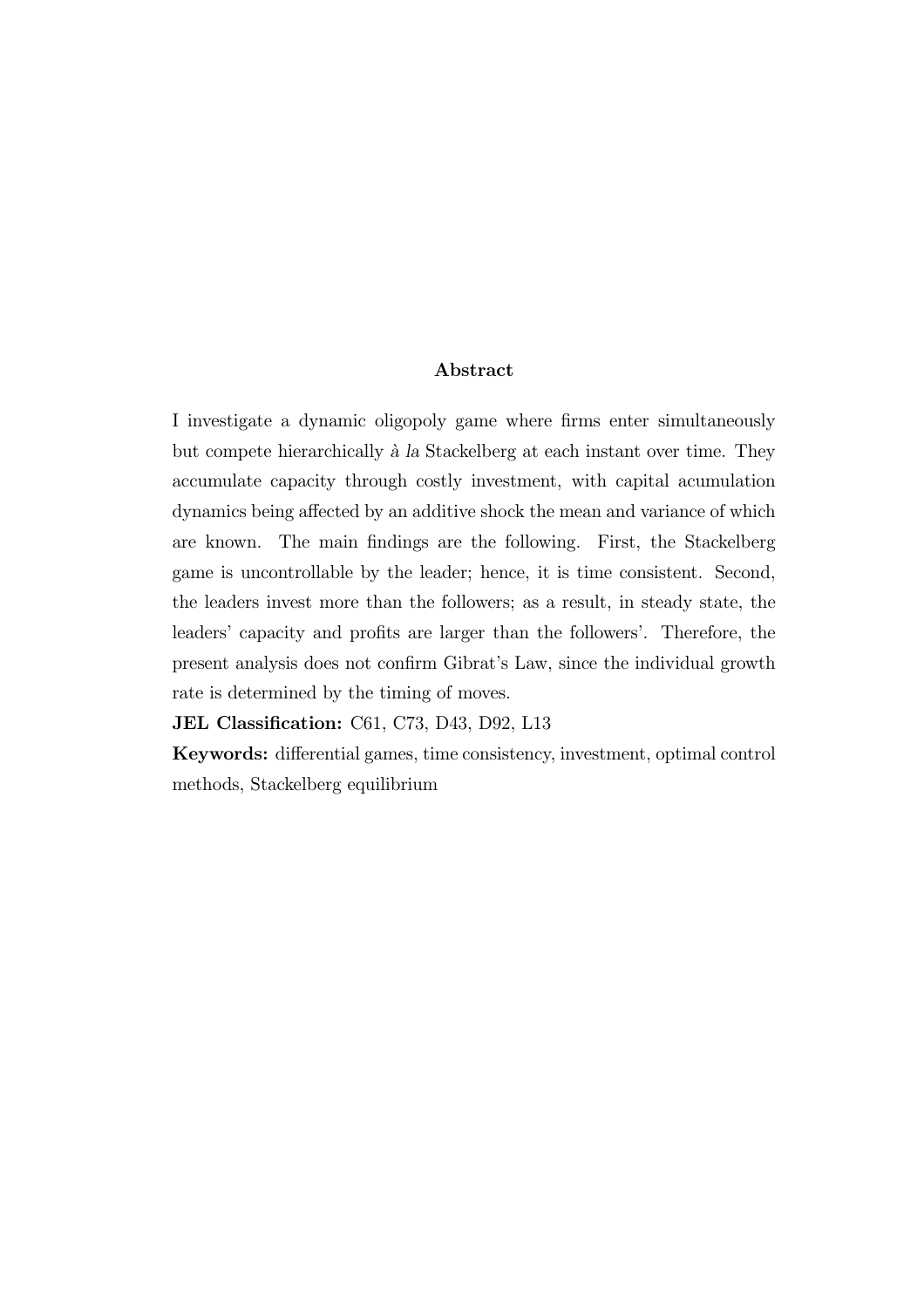#### 1 Introduction

Firms' entry and growth in an industry have attracted a great deal of attention within both industrial and applied economics for several decades. Ever since Gibrat's seminal contribution (Gibrat, 1931), the established wisdom has maintained that expected firm growth rates are independent of firm size, a property known as Gibrat's Law. Both theoretical and empirical research have been extensively carried out along this line.<sup>1</sup> So far, the existing literature provides heterogeneous answers to the question as the way we shall expect market dynamics to unravel, given some degree of initial asymmetry among firms.

Two relevant contributions by Lucas and Prescott (1971) and Lucas (1978) investigate entry and exit decisions in long-run competitive equilibrium models where prices, outputs and investments are driven by stochastic processes. In a pioneering paper, Jovanovic (1982) proposes a theory of noisy selection where firms enter over time and learn about their productive efficiency as they operate in the market. Those that are relatively more efficient grow and survive, while those who relatively less efficient decline and ultimately exit the industry. Hopenhayn (1992) analyzes the case of individual productivity shocks and their effects on entry, exit and market dynamics in the long-run. He finds that the steady state equilibrium implies a size distribution of firms by age cohorts, and proves that the size distribution is stochastically increasing in the age of the cohorts. Jovanovic's model is extended by Ericson and Pakes (1995) who consider two models of firm behavior, allowing for heterogeneity among firms, idiosyncratic (or firm-specific)

<sup>1</sup>For early empirical studies confirming Gibrat's law, see Hart and Prais (1956), Simon and Bonini (1958) and Hymer and Pashigian (1962). An exhaustive overview of empirical findings is in Audretsch, Santarelli and Vivarelli (1999). For a thorough appraisal of Gibrat's contribution, see Sutton (1997).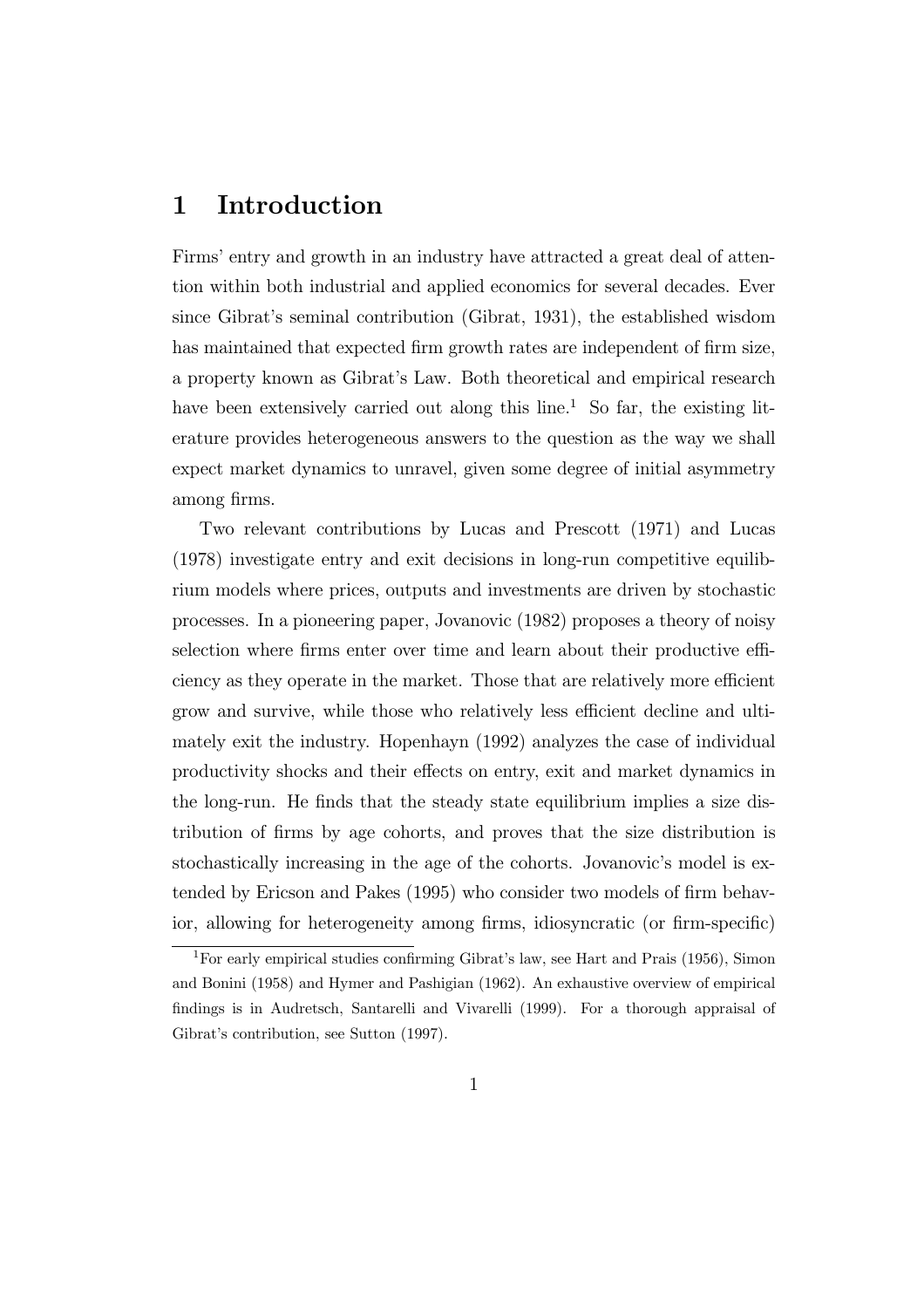sources of uncertainty, and discrete outcomes (exit and/or entry).<sup>2</sup>

Broadly speaking, an overview of this literature leads one to think that 'older firms are bigger than younger firms'. An important question to this regard is the following: is moving first a prerequisite (i.e., a necessary condition) for a firm to become larger than its rivals, or is it a sufficient condition?

Here I propose a dynamic oligopoly model under uncertainty generalising some of the aspects treated in Lambertini (2005). Firms enter simultaneously and then compete hierarchically  $\dot{a}$  la Stackelberg, at each instant over an infinite horizon. They accumulate capacity through costly investment, as in Solow's (1956) and Swan's (1956) growth model. At every instant, first the investment levels are chosen, then shocks realize and finally productive capacities are determined as a function of the shocks. Due to the formal properties of the model, the game possesses a unique and time consistent open-loop equilibrium.

The main results are as follows. The relative performance of firms depends on several factors, including the relative size of shocks as well as the relative number of leaders and followers. In particular, if investment costs are negligible, or the variance of the shock affecting the leaders is low, or again firms are subject to a common shock, then the expected profits of the representative leader exceed those of the representative follower. These results tend to confirm the acquired wisdom according to which leading entails a 'first mover advantage', when choice variables directly pertain to the size of the firm, as it also happens in static Cournot games (see Dowrick, 1986; Hamilton and Slutsky, 1990, inter alia). More interestingly, the opposite result is also admissible, namely, that the followers may ultimately overtake the leaders in the steady state (this can happen, for instance, when shocks

<sup>&</sup>lt;sup>2</sup>In a subsequent paper, Pakes and Ericson (1998) evaluate the empirical implications of Jovanovic's model and their model of industry dynamics.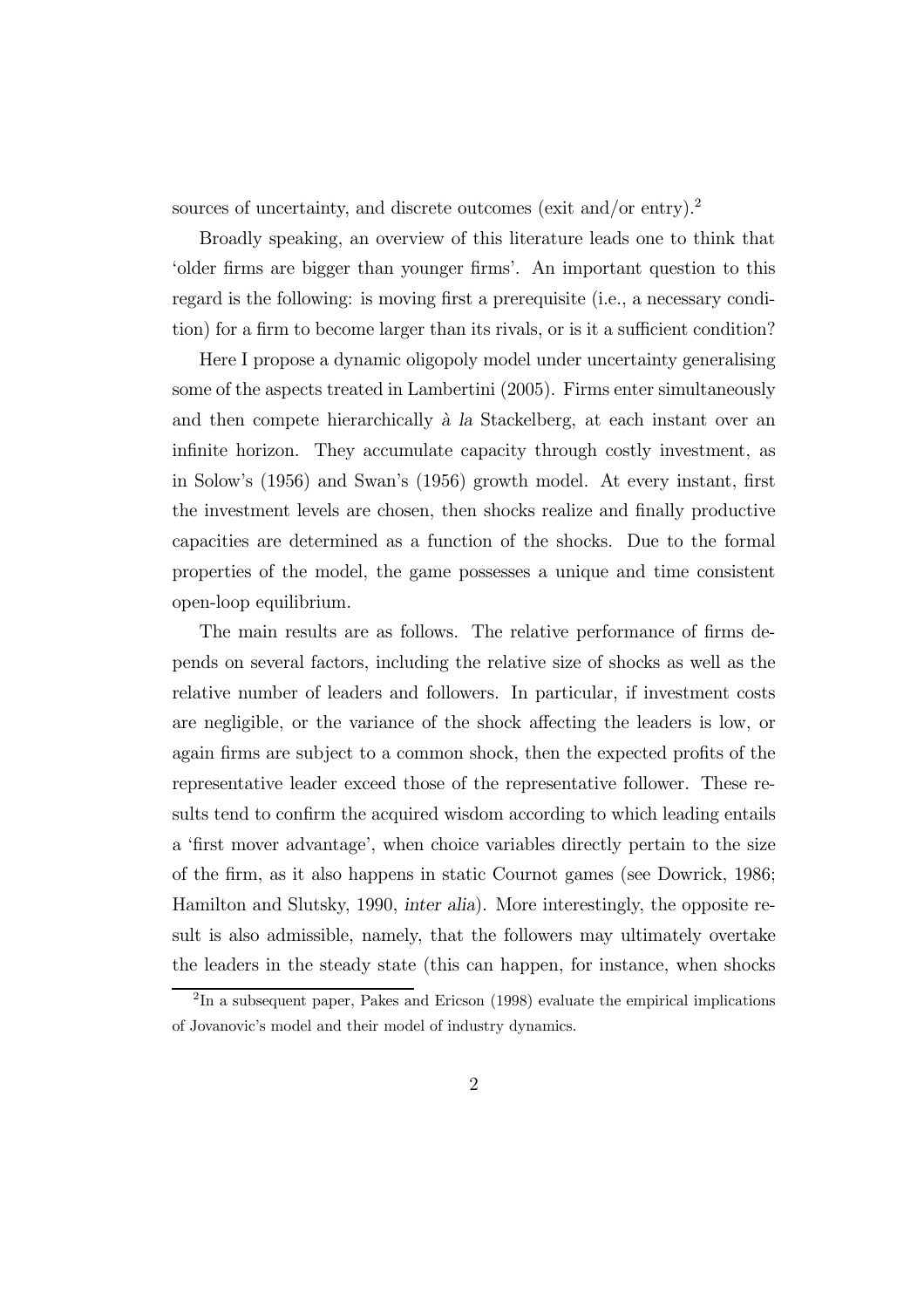are idiosyncratic, or when the variance of the shock affecting the leader is sufficiently large).

The model investigated in the present paper allows me to propose a few considerations as to the debate concerning the intertemporal growth of firms. First, the Stackelberg model described here shows that an industry equilibrium that is characterized by an uneven size distribution of firms may not necessarily be the outcome of the entry process, but may be rather the consequence of (i) a strategic advantage of some firms over the others, or (ii) an asymmetric distribution of shocks across firms that are otherwise fully symmetric and have played simultaneously along the entire history of the industry. Second, whether leaders grows more or less than followers is independent of initial conditions, which may or may not differ across firms. Consequently, in general, the present analysis does not confirm Gibrat's Law, since sequential play induces an asymmetry in growth rates for any admissible distribution of initial capacities across firms. Likewise, the indications provided by the Nash game are in contrast with Gibrat's law, as the expected equilibrium size and performance of firms are symmetric irrespective of initial conditions, so that any asymmetric vector of initial capacities involves asymmetric growth rates in order to reach a symmetric steady state allocation (in expected value).

The remainder of the paper is structured as follows. Section 2 presents the general features of the model. The open-loop Stackelberg equilibrium is derived in section 3, while section 4 contains some comparative statics. Concluding remarks are in section 4.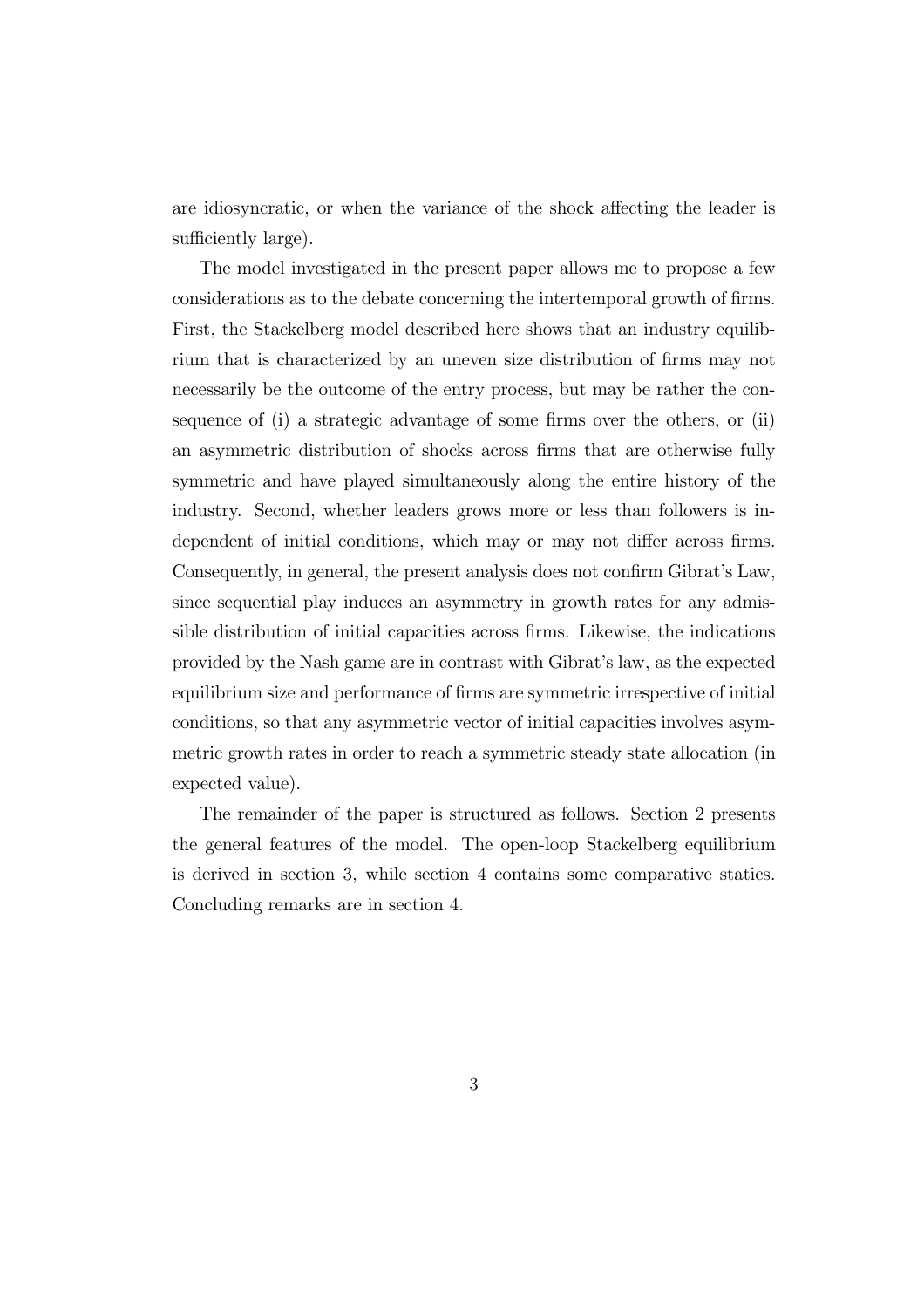### 2 The setup

N firms operate over continuous time  $t \in [0, \infty)$  in a market for differentiated goods, the demand function for variety  $v$  at any  $t$  being:

$$
p_v(t) = a - q_v(t) - s \sum_{z \neq v} q_z(t) , \qquad (1)
$$

where  $s \in [0,1]$  is the constant degree of substitutability between any two varieties. If  $s = 0$  then each firm is a monopolist in a separate market, while on the contrary if  $s = 1$  then firms supply homogeneous goods.

The game unravels following a sequential play framework. Out of the population of N firms,  $\mathfrak{f} \equiv \{1, 2, 3, ... F\}$  of them are followers while  $\mathfrak{l} \equiv$  $\{F+1,F+2,F+3,...N\}$  of them are leaders, with  $F\geq 1$  and  $N\geq F+1.$ Each firm keeps playing the same role over the whole horizon of the game.

In order to supply the final good, firms must build up capacity (i.e., physical capital)  $k_v(t)$  through intertemporal investment:

$$
\frac{dk_v(t)}{dt} \equiv k_v = I_v(t) - \delta k_v(t) + \varepsilon_v(t), \ v = 1, 2, 3, ... F, F + 1, ... N,
$$
 (2)

where  $\delta \in [0,1]$  is the depreciation rate, constant and equal across firms;  $\varepsilon_v(t)$ is the shock affecting firm  $v$ , and it is assumed to be i.i.d. across periods. Furthermore, for the sake of simplicity I will assume throughout the paper that

$$
\varepsilon_v(t) = \varepsilon_F(t) \,\forall v = 1, 2, 3, \dots F
$$
  

$$
\varepsilon_v(t) = \varepsilon_L(t) \,\forall v = F + 1, F + 2, F + 3, \dots N
$$
 (3)

$$
E(\varepsilon_i) = 0; E(\varepsilon_i^2) = \sigma_i^2, i = F, L
$$
  
and 
$$
E(\varepsilon_F \varepsilon_L) = E(\varepsilon_L \varepsilon_F) = \sigma_{FL}^2.
$$
 (4)

At any instant  $t$ , the sequence of events is taken to be as follows: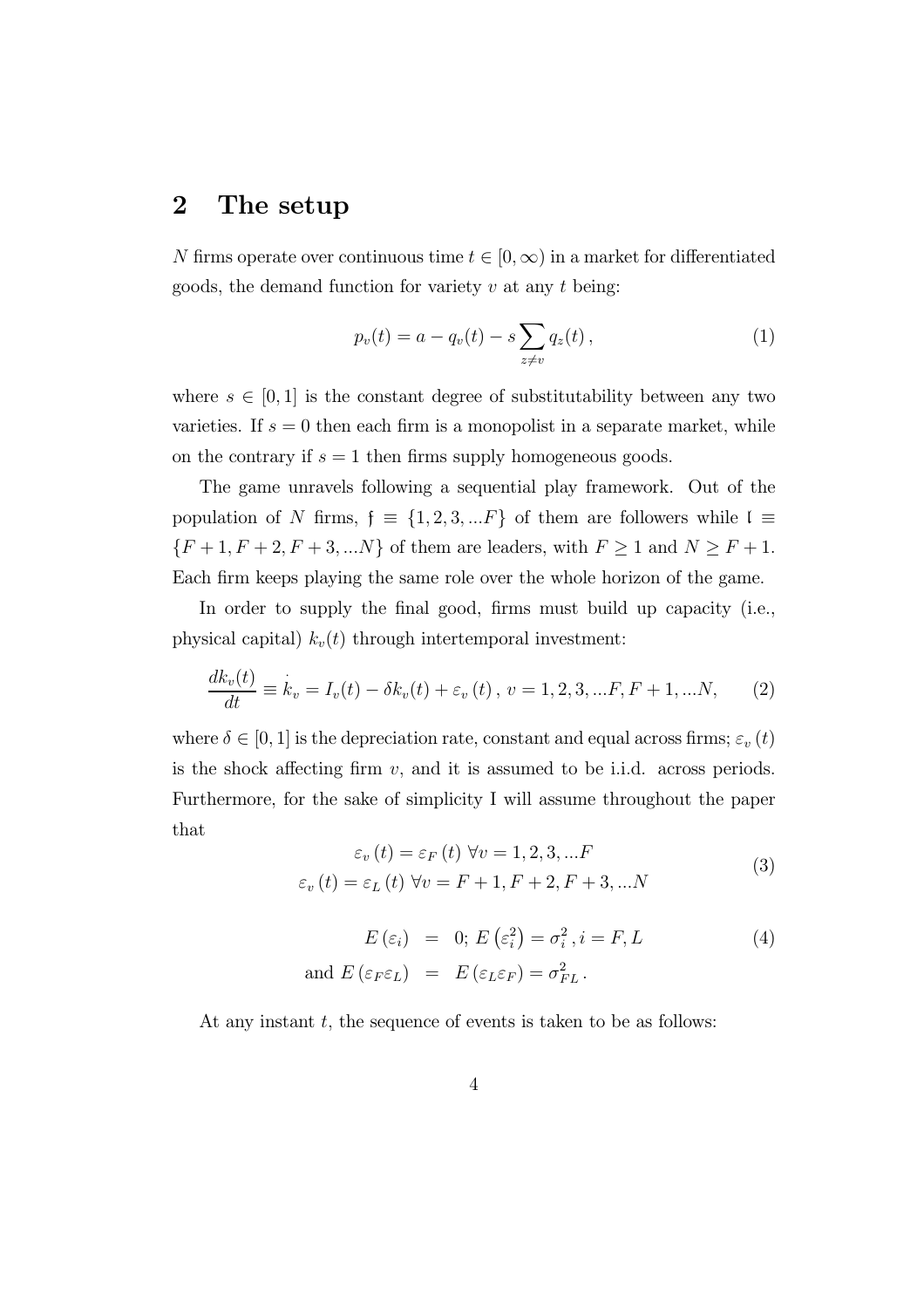- firms sequentially choose investment efforts  $I_v(t)$ , then
- shocks realize, and finally
- the interaction between investments, depreciation and the firm-specific shock determines capacity through (2) and the dynamics of control,  $dI_v(t)/dt$ , for each firm.<sup>3</sup>

For the sake of simplicity, in the remainder I assume that  $q_v(t) = k_v(t)$ , i.e., all firms operate at full capacity at any instant. At any  $t$ , firm  $v$  bears the following total costs:

$$
C_v(t) = b [I_v(t)]^2, b \ge 0,
$$
\n(5)

where marginal production cost is constant and normalised to zero in order to shrink to a minimum the set of parameters. The instantaneous profit of firm  $v$  is:

$$
\pi_v(t) = p(t) - b \left[ I_v(t) \right]^2 \,. \tag{6}
$$

For each firm v, the instantaneous investment effort  $I_v(t)$  is the control variable, while capacity  $k_v(t)$  is the state variable. The value of the state variables at  $t = 0$  is given by the vector  $\mathbf{k}(0) = \mathbf{k}_0$ . The aim of firm v consists in:

$$
\max_{I_v(t)} J_v \equiv \int_0^\infty \pi_v(t)e^{-\rho t}dt \tag{7}
$$

subject to the relevant dynamic constraints. The factor  $e^{-\rho t}$  discounts future gains, and the discount rate  $\rho > 0$  is assumed to be constant and common to all players. In order to solve the optimization problem, each firm defines

<sup>3</sup>The deterministic version of the present model has been investigated, under simultaneous play only, in the previous literature (Fudenberg and Tirole, 1983; Fershtman and Muller, 1984; Reynolds, 1987) and can be ultimately traced back to Solow (1956) and Swan (1956).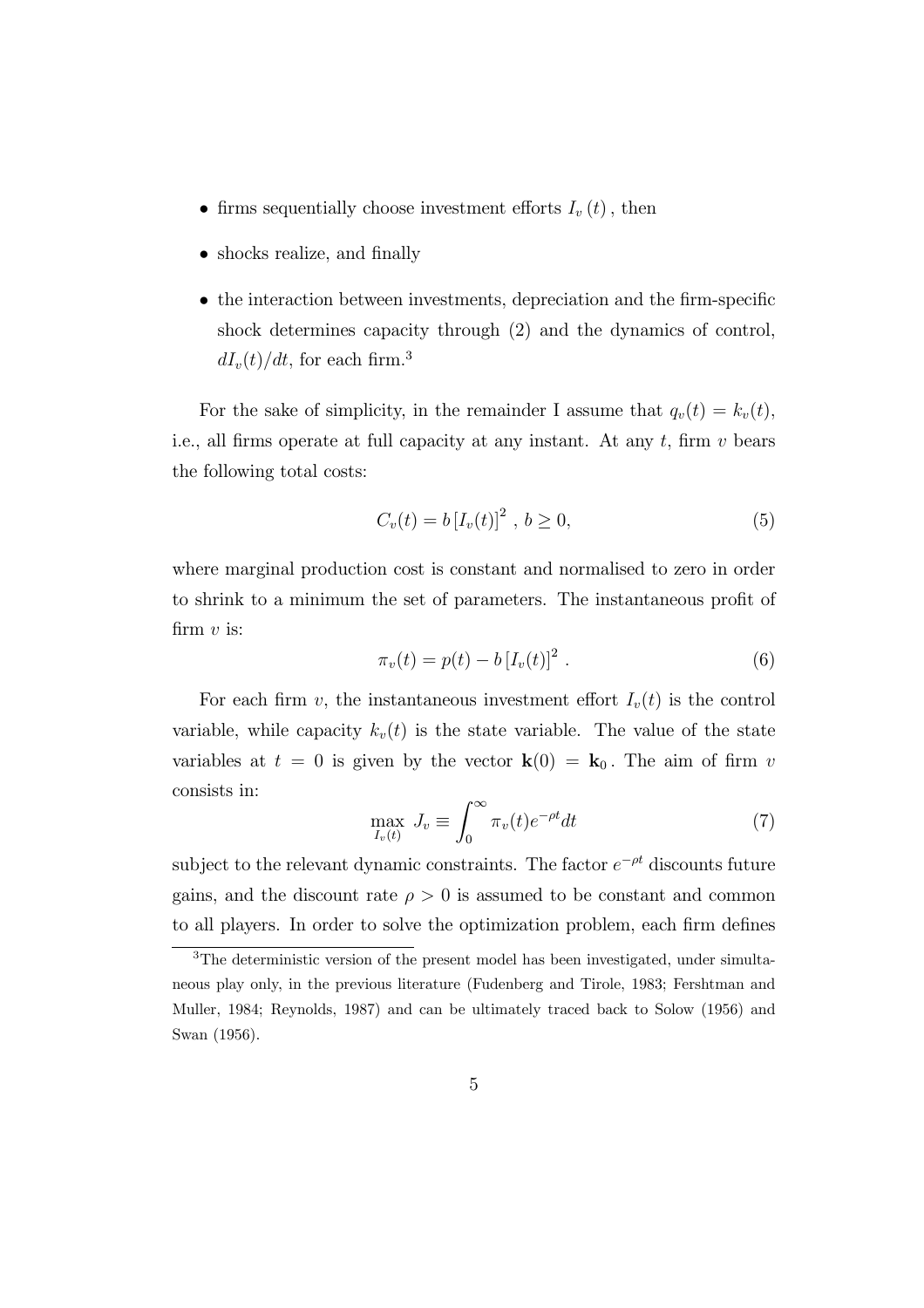a strategy  $I_v(t)$  at each t, for any admissible  $I_j(t)$ ,  $j \neq v$ . If, when choosing  $I_{\nu}(t)$ , firm v explicitly takes into account the stock of state variables  $\mathbf{k}(t)$ at time  $t$  (or their evolution up to that time), the game is solved in closedloop strategies. Otherwise, if controls are chosen only upon calendar time, the game is solved in open-loop strategies. On the one hand, a closed-loop solution is clearly preferable in that it accounts for feedback effects at all times during the game; however, on the other hand, it is worth stressing that the choice of the solution concept may be taken depending upon the nature of the problem at hand. Indeed, the main difference between open-loop and closed-loop approaches is that in the former, players decide by looking at the clock (i.e., calendar time), while in the latter, they decide by looking at the stock (i.e., the past history of the game). Whether the second perspective is more realistic than the first has to be evaluated within the specific framework being used, in relation with the kind of story the model itself tries to account for (Clemhout and Wan, 1994, p. 812). If controls describe something like investment plans, these can in fact be sticky enough to justify the adoption of an open-loop solution. The next question is whether open-loop rules can produce subgame perfect equilibria or not. Briefly, an equilibrium is (at least weakly) time consistent if, at any intermediate time  $\tau \in [0,\infty)$ , no player has an incentive to deviate from the plan initially designed at time zero (at least in view of the stocks of state variables at time  $\tau$ ).<sup>4</sup>

### 3 The game

The Stackelberg game is taken to be solved by firms in open-loop strategies. Consider first the optimum problem for the followers, i.e., firms belonging to

<sup>4</sup>A more detailed illustration of these issues can be found in Dockner et al. (2000, section 4.3, pp. 98-107; and ch. 5).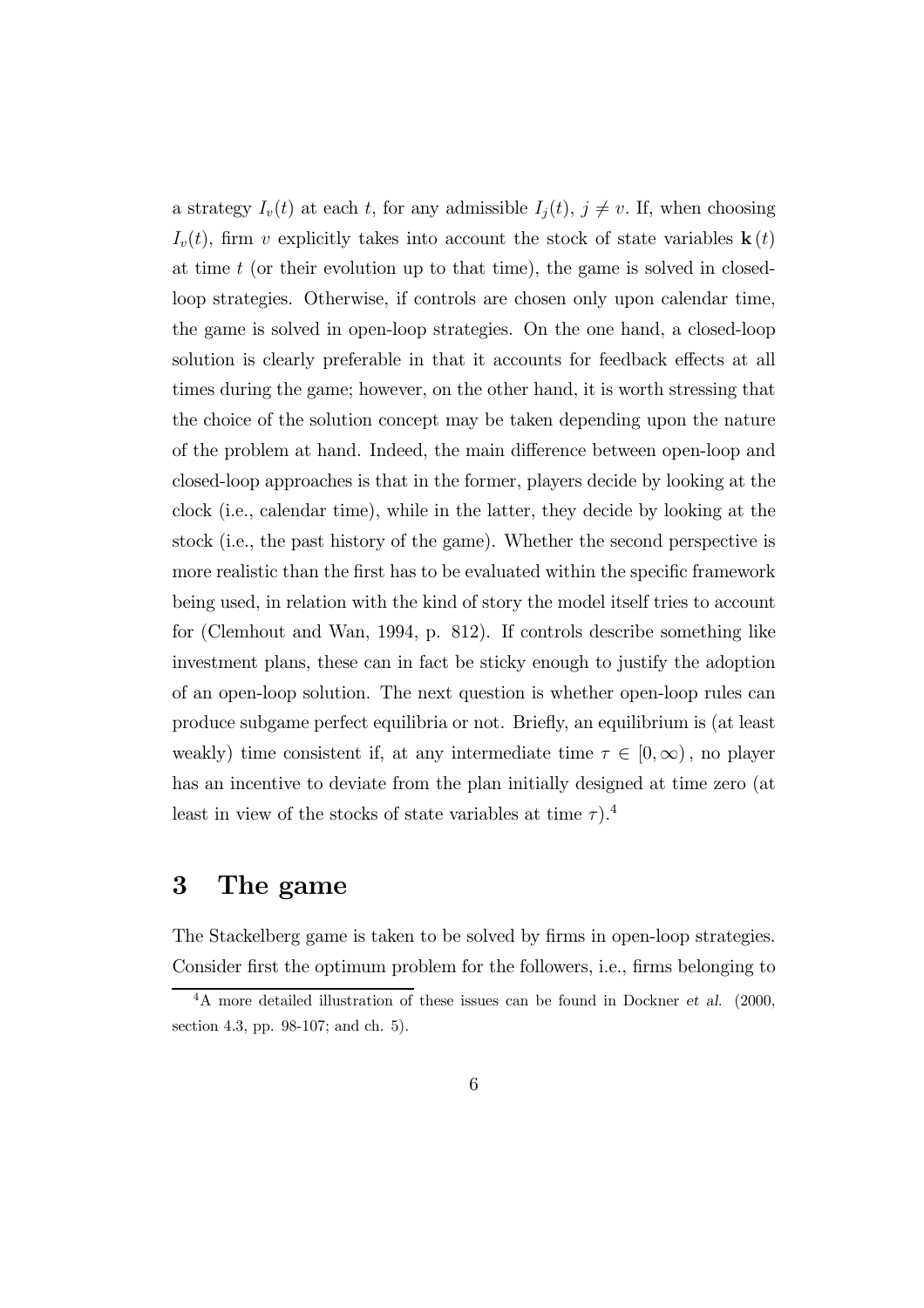the set  $\mathfrak{f} \equiv \{1, 2, 3, ... F\}$ . Given that all of them are a priori symmetric and face the same problem, I will confine my attention to a single representative follower, say, firm  $F$ . Its expected value Hamiltonian is:

$$
E\left[\mathcal{H}_F(\mathbf{k}(t),\mathbf{I}(t))\right] = E\left\{\left[a - k_F(t) - s\left(\sum_{i=1}^{F-1} k_i(t) + \sum_{j=F+1}^N k_i(t)\right)\right]k_F(t) + \right.-b\left[I_F(t)\right]^2 + \mu_{FF}(t)\left[I_F(t) - \delta k_F(t) + \varepsilon_F(t)\right] + \left.\right.+ \sum_{i=1}^{F-1} \mu_{Fi}(t)\left[I_i(t) - \delta k_i(t) + \varepsilon_F(t)\right] + \left.\right.+ \sum_{j=F+1}^N \mu_{Fj}(t)\left[I_j(t) - \delta k_j(t) + \varepsilon_L(t)\right]\right\},
$$
\n(8)

where  $\mu_{Fj}(t)$  is the co-state variable associated with state variable  $k_j(t)$ . The first order conditions are (exponential discounting is omitted for brevity):

$$
\frac{\partial E\left[\mathcal{H}_F(\mathbf{k}(t), \mathbf{I}(t))\right]}{\partial I_F(t)} = -2bI_F(t) + \mu_{FF}(t) = 0; \tag{9}
$$

$$
-\frac{\partial \left[\mathcal{H}_F(\mathbf{k}(t), \mathbf{I}(t))\right]}{\partial k_F(t)} = \frac{\partial \mu_{FF}(t)}{\partial t} \Rightarrow
$$
 (10)

$$
\frac{\partial \mu_{FF}(t)}{\partial t} = \mu_{FF}(t)\delta - a + s \left( \sum_{i=1}^{F-1} k_i(t) + \sum_{j=F+1}^{N} k_j(t) \right) + 2k_F(t) ; \quad (11)
$$

$$
-\frac{\partial \left[\mathcal{H}_F(\mathbf{k}(t), \mathbf{I}(t))\right]}{\partial k_h(t)} = \frac{\partial \mu_{Fh}(t)}{\partial t} \Rightarrow \frac{\partial \mu_{Fh}(t)}{\partial t} = \mu_{Fh}(t)\delta + sk_h(t), \forall h \neq F.
$$
\n(12)

Equations (9-12) must be considered together with the initial conditions  $\mathbf{k}(0) = \mathbf{k}_0$  and the transversality condition:

$$
\lim_{t \to \infty} \mu_{Fv}(t) \cdot k_v(t) = 0, v = F + 1, F + 2, F + 3, \dots N. \tag{13}
$$

From (9), one obtains:

$$
\mu_{FF}(t) = 2bI_F(t) \; ; \; \frac{\partial I_F(t)}{\partial t} = \frac{1}{2b} \frac{\partial \mu_{FF}(t)}{\partial t} \; . \tag{14}
$$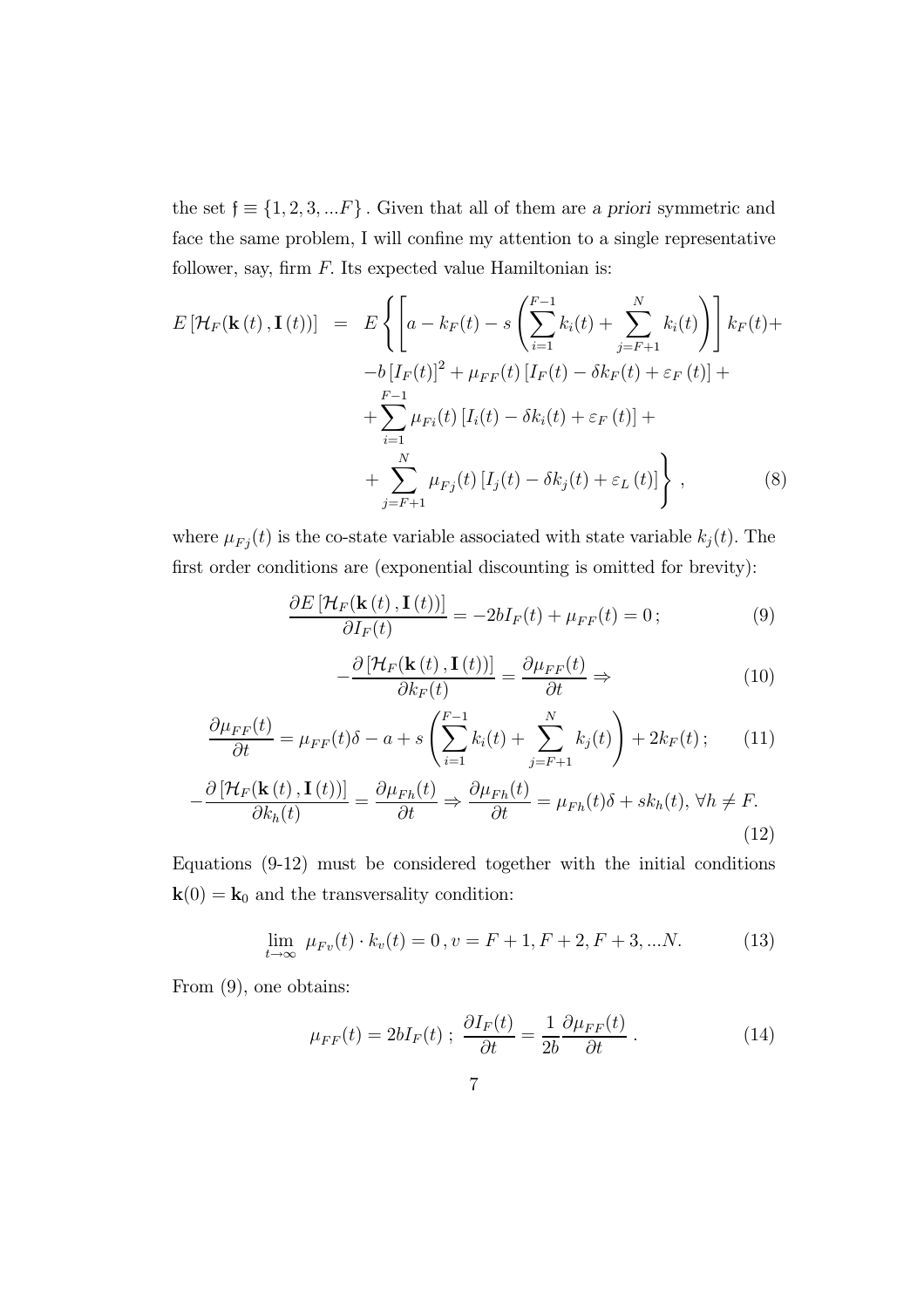Moreover, from co-state equations  $(11-12)$ , one can check that the expressions of co-state variables:

$$
\mu_{FF}(t) = \int \frac{\partial \mu_{FF}(t)}{\partial t}; \ \mu_{Fh}(t) = \int \frac{\partial \mu_{Fh}(t)}{\partial t}, \ \forall h \neq F \tag{15}
$$

are independent of any rivals' controls, in particular the followers' controls. This fact proves the following result (see Xie,  $1997$ ):<sup>5</sup>

Lemma 1 The Stackelberg game is uncontrollable by the leaders. Therefore, the open-loop Stackelberg equilibrium is time consistent.

Before approaching the leader's problem, it is worth observing, again from  $(14)$ , that the evolution of firm F's investment does not depend on any  $\mu_{Fh}(t)$ . This redundancy of the dynamics of the other firms' co-state variables as to the follower's decisions is going to become useful in order to characterise the equilibrium.

Now I can characterize the leader's problem. As with the follower, again in view of the ex ante symmetry characterising the population of leaders, I may focus upon a single firm that will be taken as a representative leader, say, firm N. Its Hamiltonian function (in expected value) is:

$$
E\left[\mathcal{H}_{N}(\mathbf{k}(t), I_{N}(t))\right] = E\left\{\left[a - k_{N}(t) - s\left(\sum_{i=1}^{F} k_{i}(t) + \sum_{j=F+1}^{N-1} k_{j}(t)\right)\right]k_{N}(t) +-b\left[I_{N}(t)\right]^{2} + \mu_{NN}(t)\left[I_{N}(t) - \delta k_{N}(t) + \varepsilon_{L}(t)\right] ++ \sum_{j=F+1}^{N-1} \mu_{Nj}(t)\left[I_{j}(t) - \delta k_{j}(t) + \varepsilon_{L}(t)\right] ++ \sum_{i=1}^{F} \mu_{Ni}(t)\left[\frac{\mu_{ii}(t)}{2b} - \delta k_{i}(t) + \varepsilon_{F}(t)\right] +
$$

 ${}^{5}$ See also Dockner et al. (2000, ch. 5) and Cellini et al. (2005).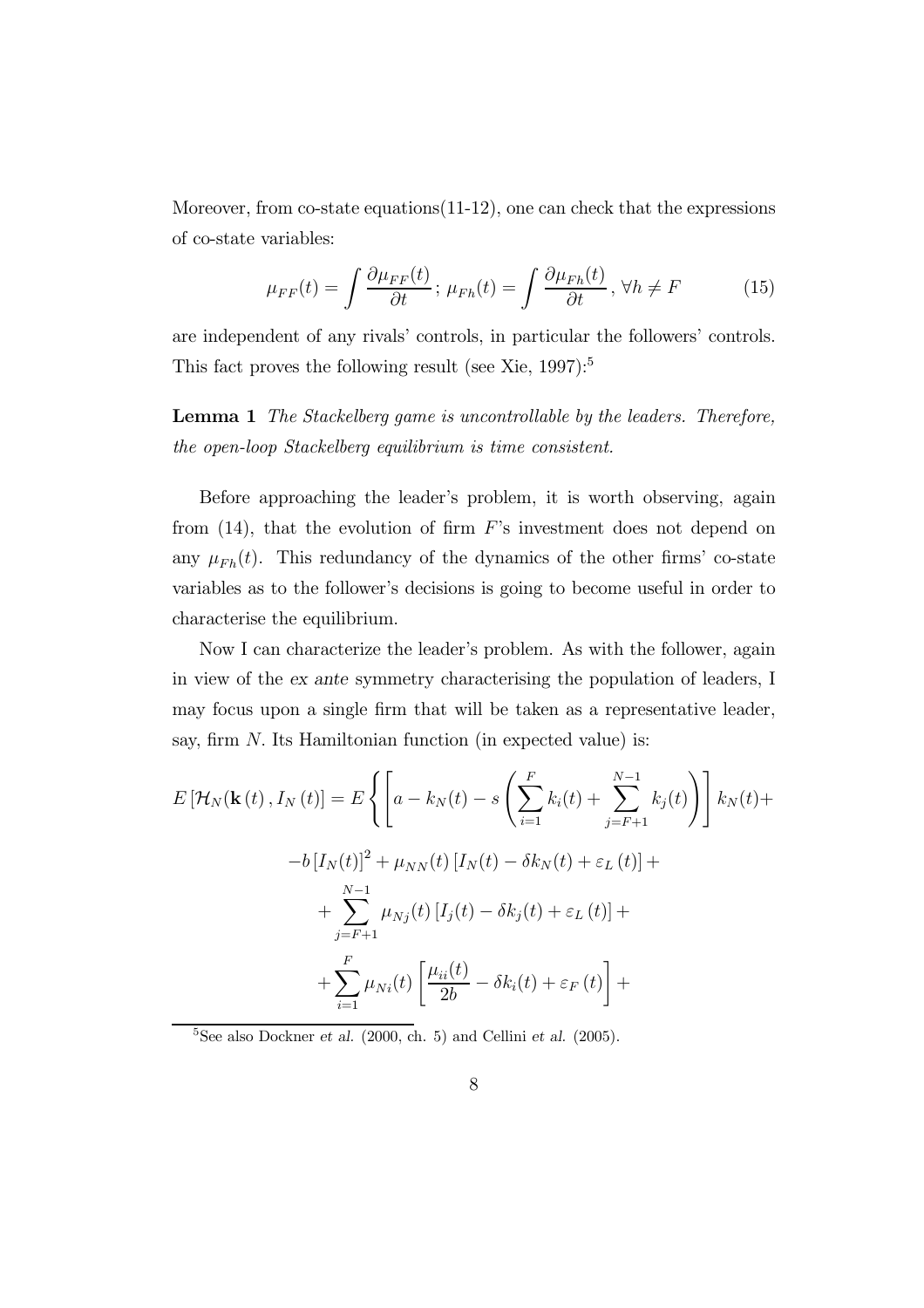$$
+\sum_{i=1}^{F} \theta_{Ni}(t) \left[ \frac{\partial \mu_{ii}(t)}{\partial t} \right] + \sum_{i=1}^{F} \sum_{j=1}^{N-1} \phi_{Nj}(t) \left[ \frac{\partial \mu_{ij}(t)}{\partial t} \right] \Bigg\}
$$
(16)

where  $\theta_{Ni}(t)$  and  $\phi_{Nj}(t)$  are the additional co-state variables attached by the leader to the followers' co-state equations, and the expressions  $\partial \mu_{ii}(t)/\partial t$  and  $\partial \mu_{ij}(t)/\partial t$  are given by (11-12). Solving the leader's problem, one obtains (superscripts I and f stand for leader and follower, respectively):

Lemma 2 At the steady state of the Stackelberg open-loop game, optimal capacities are:

$$
k^{I} = \frac{2(1+b\delta^{2})(a+2b\delta\epsilon_{L}) - s[a+2b\delta(\epsilon_{L}+F(\epsilon_{F}-\epsilon_{L}))]}{4(1+b\delta^{2})^{2}+2s(1+b\delta^{2})(N-2)-s^{2}(N+F-1)},
$$
  
\n
$$
k^{f} = \frac{4(1+b\delta^{2})^{2}(a+2b\delta\epsilon_{F}) + 2s(1+b\delta^{2})\Gamma - s^{2}\Psi}{8(1+g\delta^{2})^{3}+4s(1+b\delta^{2})^{2}(N+F-3)+s^{2}\Omega - s^{3}\Lambda},
$$
  
\n
$$
\Gamma \equiv a(F-2)+2b\delta[\epsilon_{F}(N-2)-\epsilon_{L}(N-F)];
$$
  
\n
$$
\Psi \equiv a(2F-1)+2b\delta[\epsilon_{F}(N+F-1-F(N-F))-\epsilon_{L}(N-F)(F-1)];
$$
  
\n
$$
\Omega \equiv 2(1+b\delta^{2})[3-2(N-F)+F(N-5)];
$$
  
\n
$$
\Lambda \equiv (F-1)(N+F-1).
$$

Proof. The first order conditions for the representative leader are:

$$
\frac{\partial E\left[\mathcal{H}_N(\cdot)\right]}{\partial I_N(t)} = -2bI_N(t) + \mu_{NN}(t) = 0 \, ; \tag{17}
$$

$$
-\frac{\partial E\left[\mathcal{H}_N(\cdot)\right]}{\partial k_N(t)} = \frac{\partial \mu_{NN}(t)}{\partial t} \Rightarrow
$$
\n(18)

$$
\frac{\partial \mu_{NN}(t)}{\partial t} = \mu_{NN}(t)\delta - a + 2k_N(t) + s \left( \sum_{i=1}^F k_i(t) + \sum_{j=F+1}^{N-1} k_j(t) \right) - s \sum_{i=1}^F \theta_{Ni}(t) ; \tag{19}
$$

$$
-\frac{\partial E\left[\mathcal{H}_N(\cdot)\right]}{\partial k_j(t)} = \frac{\partial \mu_{Nj}(t)}{\partial t} \Rightarrow
$$
\n(20)

$$
\frac{\partial \mu_{Nj}(t)}{\partial t} = \mu_{Nj}(t)\delta + sk_N(t) - s \sum_{i=1}^{F} \theta_{Ni}(t); \tag{21}
$$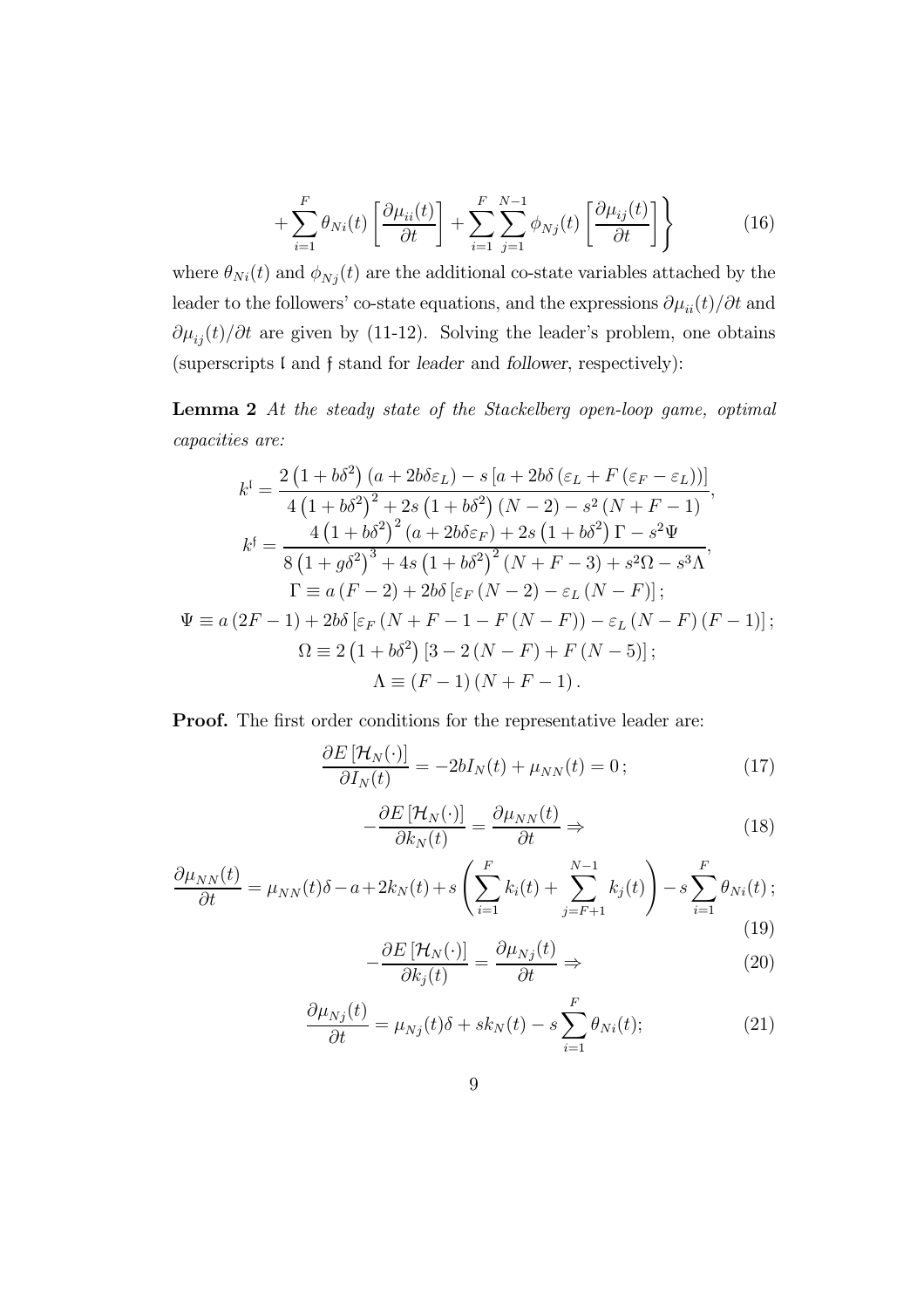$$
-\frac{\partial E\left[\mathcal{H}_N(\cdot)\right]}{\partial k_i(t)} = \frac{\partial \mu_{Ni}(t)}{\partial t} \Rightarrow \tag{22}
$$

$$
\frac{\partial \mu_{Ni}(t)}{\partial t} = \mu_{Ni}(t)\delta + sk_N(t) - 2\theta_{Ni}(t) - s\left(\sum_{h \neq i} \theta_{Nh}(t) + \sum_{j=1}^{N-1} \phi_{Nj}(t)\right); \tag{23}
$$

$$
-\frac{\partial E\left[\mathcal{H}_N(\cdot)\right]}{\partial \mu_{ih}(t)} = \frac{\partial \phi_{Nh}(t)}{\partial t} \Rightarrow \frac{\partial \phi_{Nh}(t)}{\partial t} = -\delta \phi_{Nh}(t) ; \tag{24}
$$

$$
-\frac{\partial E\left[\mathcal{H}_1(\cdot)\right]}{\partial \mu_{ii}(t)} = \frac{\partial \theta_{Ni}(t)}{\partial t} \Rightarrow \frac{\partial \theta_{Ni}(t)}{\partial t} = -\frac{\mu_{Ni}(t)}{2b} - \delta \theta_{Li}(t). \tag{25}
$$

The above conditions are accompanied by the initial conditions  $\mathbf{k}(0) = \mathbf{k}_0$  as well as the transversality condition:

$$
\lim_{t \to \infty} \mu_{Nj}(t) \cdot k_j(t) = 0
$$
\n
$$
\lim_{t \to \infty} \theta_{Ni}(t) \cdot \mu_{Ni}(t) = 0
$$
\n
$$
\lim_{t \to \infty} \phi_{Nh}(t) \cdot \mu_{Nh}(t) = 0
$$
\n(26)

for all  $i, j, h$ .

From (17) one immediately gets:

$$
\mu_{NN}(t) = b + 2bI_N(t) \; ; \; \frac{\partial I_N(t)}{\partial t} = \frac{1}{2b} \frac{\partial \mu_{NN}(t)}{\partial t} \Rightarrow \tag{27}
$$

$$
\frac{\partial I_N(t)}{\partial t} = \frac{1}{2g} \left[ \mu_{NN}(t)\delta - a + 2k_N(t) + s \left( \sum_{i=1}^F k_i(t) + \sum_{j=F+1}^{N-1} k_j(t) \right) - \sum_{i=1}^F \theta_{Ni}(t) \right].
$$
\n(28)

Additionally, from (24), we observe that  $\frac{\partial \phi_{Nh}}{\partial L}$  $\frac{\partial^2 N h}{\partial t} = 0$  if and only if  $\phi_{N h} = 0$ . Proceeding likewise, note that from (25), we have:

$$
\frac{\partial \theta_{Ni}(t)}{\partial t} = 0 \Leftrightarrow \theta_{Ni}(t) = -\frac{\mu_{Ni}(t)}{2b\delta}.
$$
 (29)

Now, having taken all the relevant first order conditions, I may impose symmetry across (i) leaders and (ii) follower, by setting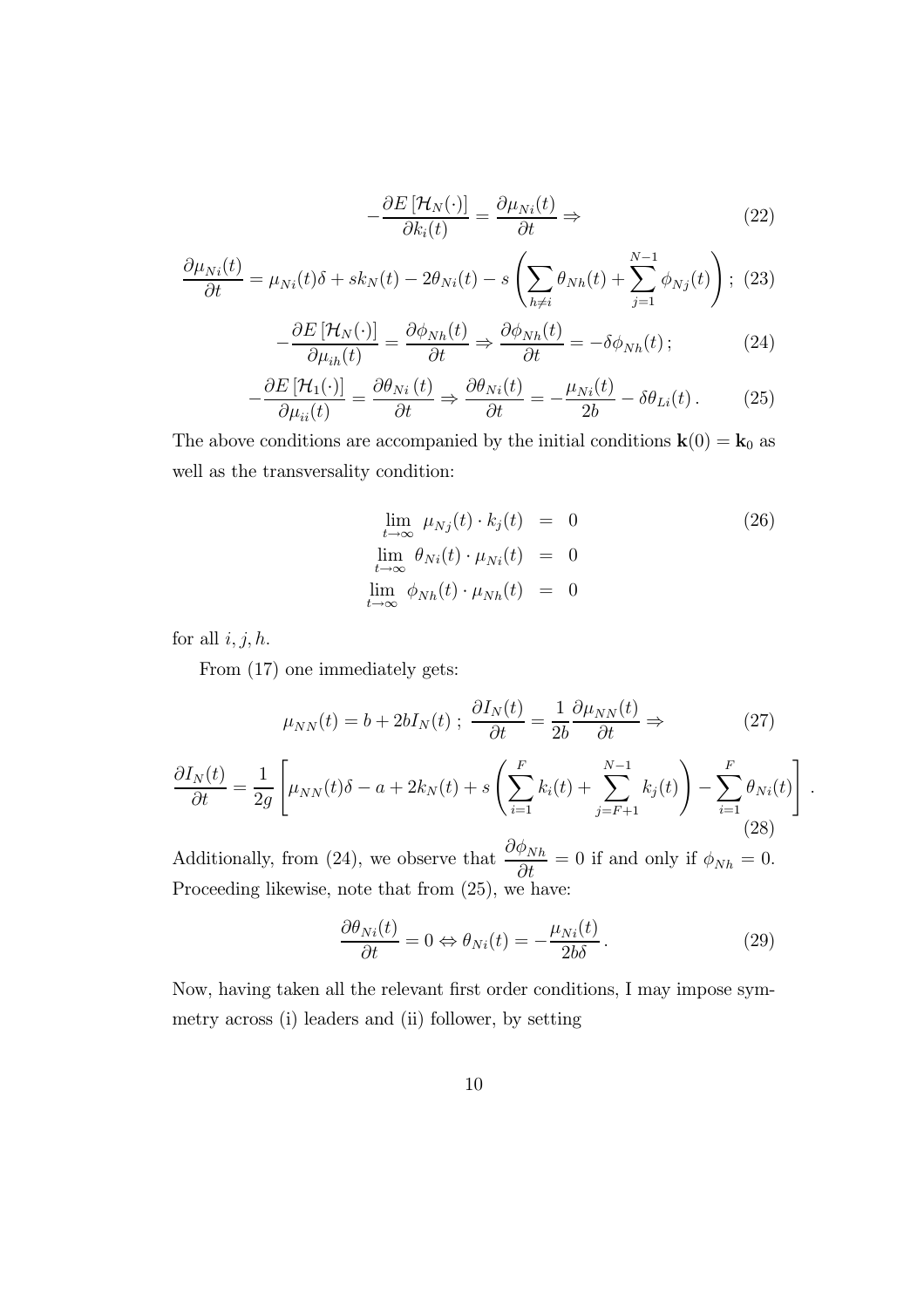- $k_i (t) = k_F (t)$  for all  $i, k_j (t) = k_N (t)$  for all  $j$ ;
- $I_i(t) = I_F(t)$  for all  $i, I_j(t) = I_N(t)$  for all j.

Accordingly, (19), (21) and (23) rewrite, respectively, as follows:

$$
\frac{\partial \mu_{NN}(t)}{\partial t} = \mu_{NN}(t)\delta - a + 2k_N(t) + s[k_F(t)F + k_N(t)(N - F - 1)] - sF\theta_{Ni}(t) \tag{30}
$$

$$
\frac{\partial \mu_{Nj}(t)}{\partial t} = \mu_{Nj}(t)\delta + sk_N(t) - sF\theta_{Ni}(t); \tag{31}
$$

$$
\frac{\partial \mu_{Ni}(t)}{\partial t} = \mu_{Ni}(t)\delta + sk_N(t) - 2\theta_{Ni}(t) - s\left[ (F - 1)\,\theta_{Ni}(t) + (N - 1)\,\phi_{Nj}(t) \right].\tag{32}
$$

Since I'm looking for the characterization of the steady state equilibrium, I may use (29) and impose stationarity upon equations (32), to obtain:

$$
\mu_{Ni}(t) = -\frac{2bs\delta k_N(t)}{2(1+b\delta^2) + s(F-1)}.
$$
\n(33)

Then, plugging (29) and (33) into (28), one obtains the following dynamic equation for the representative leader's investment (henceforth, I omit the indication of time for the sake of brevity):

$$
\frac{\partial I_N}{\partial t} \propto (a - 2b\delta I_N - sFk_F) \left[ 2\left(1 + b\delta^2\right) + s\left(F - 1\right) \right] +
$$
\n
$$
+ k_N \left[ s^2 F - \left(2\left(1 + b\delta^2\right) + s\left(F - 1\right)\right) \left(s\left(N - F - 1\right) + 2\right) \right].
$$
\n(34)

which is nil at

$$
I_N^* = \frac{(a - sFk_F) [2 (1 + b\delta^2) + s (F - 1)]}{2b\delta [2 (1 + b\delta^2) + s (F - 1)]} + + \frac{k_N [s^2 F - (2 (1 + b\delta^2) + s (F - 1)) (s (N - F - 1) + 2)]}{2b\delta [2 (1 + b\delta^2) + s (F - 1)]}.
$$
\n(35)

The representative follower's optimal investment is:

$$
I_F^* = \frac{\mu_{FF}^*}{2b} = \frac{a - 2k_F - s \left[ k_F \left( F - 1 \right) + k_N \left( N - F \right) \right]}{2b\delta}.
$$
 (36)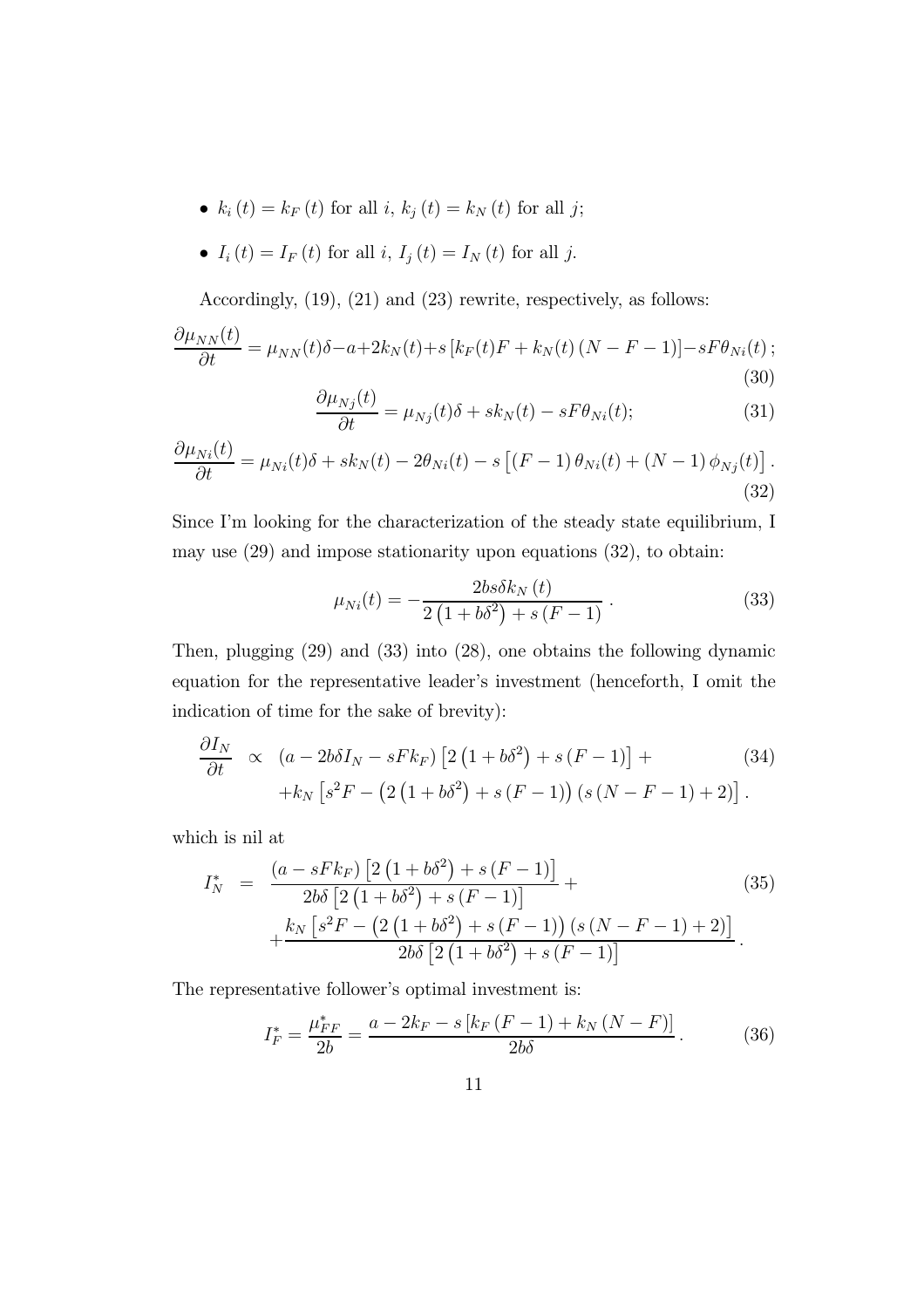Obviously the sign of  $I_N^* - I_F^*$  depends, amongst other things, upon the relative number of leaders and followers, for any given  $\{k_F, k_N\}$ :

$$
I_N^* - I_F^* \propto k_F (2 - s) \left[ 2 \left( 1 + b \delta^2 \right) + s \left( F - 1 \right) \right] +
$$
  
\n
$$
k_N \left[ s \left( 4 - s - 2F \left( 1 - s \right) \right) - 2 \left( 2 + b \delta^2 (2 - s) \right) \right].
$$
\n(37)

Of course the sign of the above expression can be determined on the basis of the relative size of capacities, the steady state levels of which can be determined imposing stationarity on the kinematic equations of state variables (2):

$$
k^{\mathfrak{l}} = \frac{2\left(1+b\delta^{2}\right)\left(a+2b\delta\varepsilon_{L}\right)-s\left[a+2b\delta\left(\varepsilon_{L}+F\left(\varepsilon_{F}-\varepsilon_{L}\right)\right)\right]}{4\left(1+b\delta^{2}\right)^{2}+2s\left(1+b\delta^{2}\right)\left(N-2\right)-s^{2}\left(N+F-1\right)}; \tag{38}
$$

$$
k^{\dagger} = \frac{4\left(1+b\delta^{2}\right)^{2}\left(a+2b\delta\varepsilon_{F}\right)+2s\left(1+b\delta^{2}\right)\Gamma-s^{2}\Psi}{8\left(1+g\delta^{2}\right)^{3}+4s\left(1+b\delta^{2}\right)^{2}\left(N+F-3\right)+s^{2}\Omega-s^{3}\Lambda},
$$
\n(39)

where

$$
\Gamma \equiv a (F - 2) + 2b \delta \left[ \varepsilon_F (N - 2) - \varepsilon_L (N - F) \right];
$$
  
\n
$$
\Psi \equiv a (2F - 1) + 2b \delta \left[ \varepsilon_F (N + F - 1 - F (N - F)) - \varepsilon_L (N - F) (F - 1) \right]
$$
  
\n
$$
\Omega \equiv 2 (1 + b \delta^2) [3 - 2 (N - F) + F (N - 5)];
$$
  
\n
$$
\Lambda \equiv (F - 1) (N + F - 1).
$$
  
\n(40)

Expressions (38-39) can be used to write the corresponding equilibrium expressions of  $\{I^{\mathfrak{l}}=\delta I^{\mathfrak{l}}+\varepsilon_L, I^{\mathfrak{f}}=\delta I^{\mathfrak{f}}+\varepsilon_F\}$ .

Before assessing the properties of steady state capacities, let me go briefly back to (37). The sign of this expression is difficult to determine, however there is a special case where it can be easily done. Assume  $s = 1$ , i.e., goods are homogeneous. If so, then

$$
I_N^* - I_F^* \propto (1 + 2b\delta^2 + F) k_F - (1 + 2b\delta^2) k_N > 0
$$
\n
$$
\forall F > \frac{(1 + 2b\delta^2)(k_N - k_F)}{k_F} \equiv \widehat{F}.
$$
\n(41)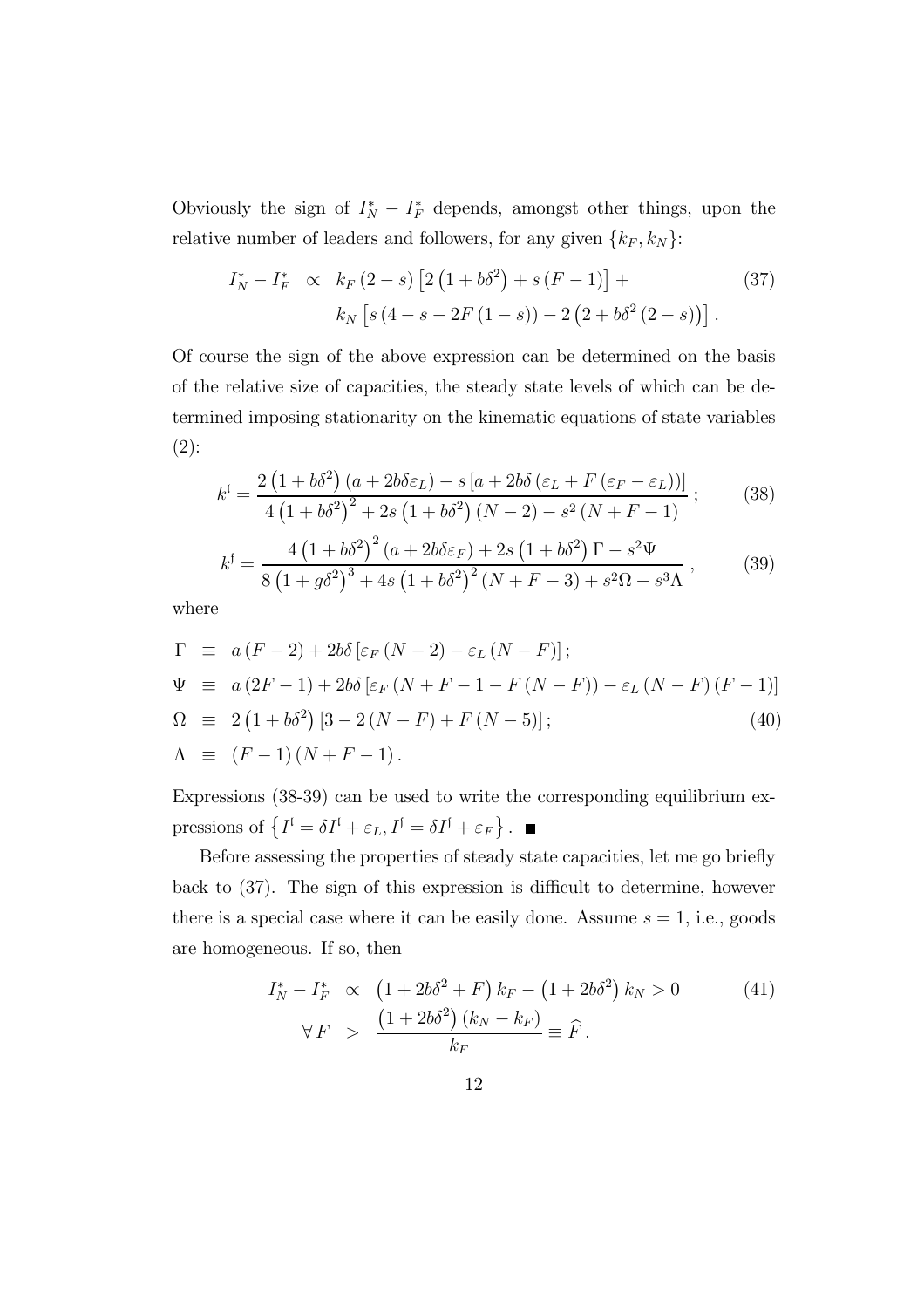This allows me to prove the following result:

Lemma 3 Suppose firms supplies perfect substitute goods. In such a case:

- if  $k_N > k_F$ , then  $I_N^* > I_F^*$  for all  $F > F$ ;
- if  $k_N > k_F$ , then  $I_N^* < I_F^*$  for all  $F \in (1, \widehat{F})$ ;
- if  $k_N < k_F$ , then  $I_N^* > I_F^*$  for all  $F \geq 1$ .

Proof. The first two claims in the above Lemma can be shown to hold by quickly observing that, provided  $k_N > k_F$ , then  $\hat{F} > 1$  if  $k_N / k_F >$  $(1 + b\delta^2) / (1 + 2b\delta^2)$ , which is smaller than one for all admissible values of b and δ. Therefore  $k_N > k_F$  suffices to ensure that  $\hat{F} > 1$ . If instead  $k_N < k_F,$  then  $\widehat{F} < 0.$  Hence,  $F > \widehat{F}$  holds trivially.  $\blacksquare$ 

The interesting feature of Lemma 3 lies in the fact that it highlights the existence of an admissible case where the representative leader is bigger than the representative follower in terms of installed capacity, but nonetheless the follower invests more than the leader. This happens if the number of the followers is low enough, and seems to suggest that decreasing the intensity of competition among followers (by shrinking their number) ultimately produces an incentive for them to outperform the leaders as far as the instantaneous optimal investment effort is concerned.

Assessing the difference between steady state capital endowments and investment levels, one finds that the sign of both  $k<sup>l</sup> - k<sup>f</sup>$  and  $I<sup>l</sup> - I<sup>f</sup>$  may change depending upon the relative size of shocks,  $\varepsilon_F$  and  $\varepsilon_L$ . However, if  $\varepsilon_F = \varepsilon_L = \varepsilon$ , we have:

$$
k^{\mathfrak{l}} - k^{\mathfrak{f}} \propto I^{\mathfrak{l}} - I^{\mathfrak{f}} \propto \tag{42}
$$

$$
(a+2b\delta\varepsilon)/\left[8(1+b\delta^2)^3+4(1+b\delta^2)^2(N+F-3)s+\right.\n+2(1+b\delta^2)(3-2(N-F)+F(N-5))s^2-(F-1)(N+F-1)\right],
$$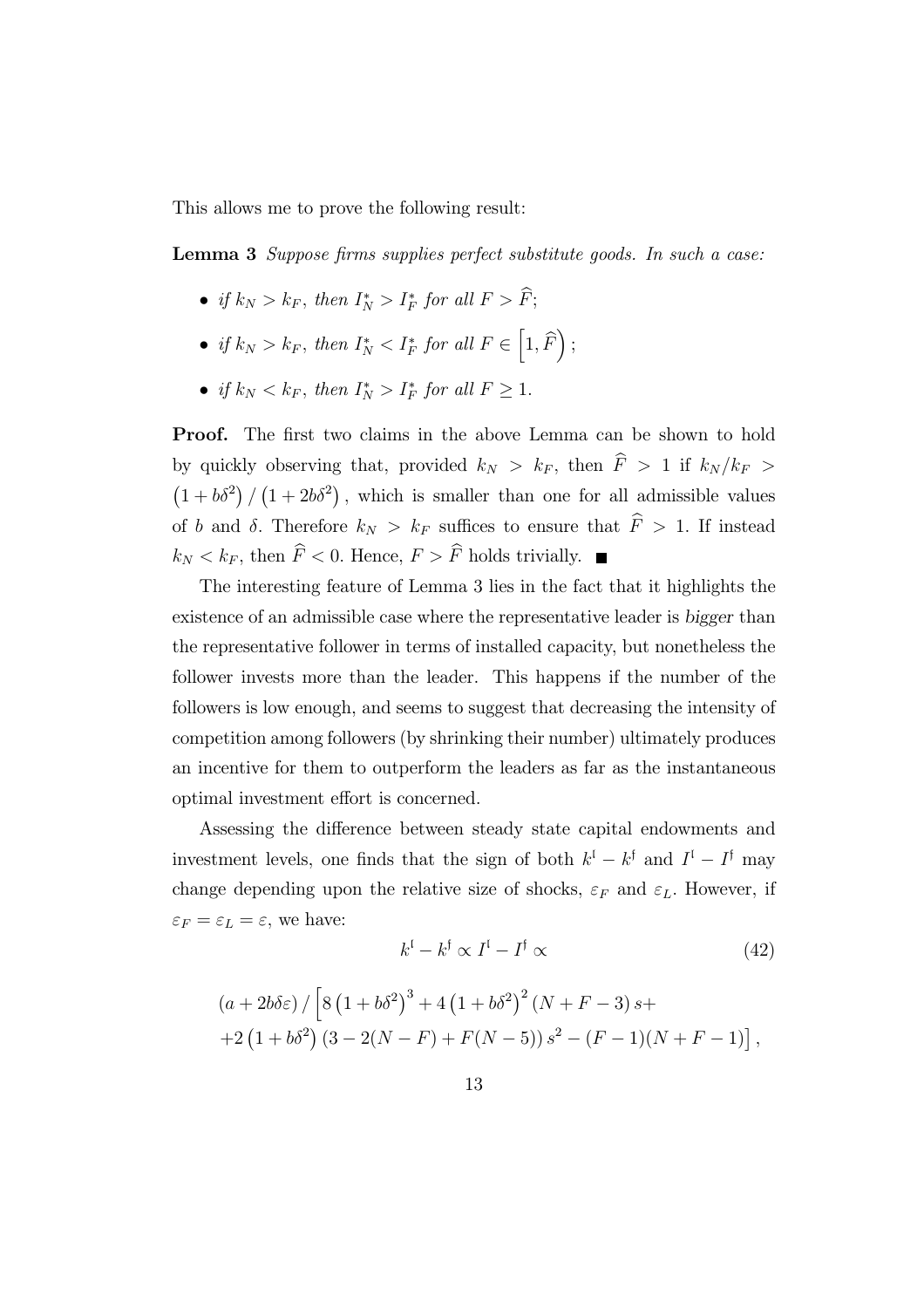where the sign of the numerator depends on the size of the shock  $\varepsilon$ , while the sign of the denominator depends on  $F$ . In particular, the following holds:

**Lemma 4** Suppose  $\varepsilon_F = \varepsilon_L = \varepsilon$ . In such a case:

• if  $\varepsilon > -a/(2b\delta)$ , then  $k^{\mathfrak{l}} - k^{\mathfrak{f}}$  and  $I^{\mathfrak{l}} - I^{\mathfrak{f}}$  are (i) positive for all

$$
F \in \left[1, \frac{\left[2\left(1+b\delta^2\right)-s\right]\left[2\left(1+b\delta^2\right)+s\left(N-1\right)\right]}{s^2}\right);
$$

(ii) negative for all

$$
F > \frac{\left[2\left(1 + b\delta^2\right) - s\right]\left[2\left(1 + b\delta^2\right) + s\left(N - 1\right)\right]}{s^2}.
$$

• if  $\varepsilon < -a/(2b\delta)$ , then  $k^{\mathfrak{f}} - k^{\mathfrak{f}}$  and  $I^{\mathfrak{f}} - I^{\mathfrak{f}}$  are (i) positive for all

$$
F > \frac{\left[2\left(1 + b\delta^2\right) - s\right]\left[2\left(1 + b\delta^2\right) + s\left(N - 1\right)\right]}{s^2};
$$

(ii) negative for all

$$
F \in \left[1, \frac{\left[2\left(1+b\delta^2\right)-s\right]\left[2\left(1+b\delta^2\right)+s\left(N-1\right)\right]}{s^2}\right).
$$

**Proof.** The numerator of (42) is positive (resp., negative) for all  $\varepsilon$  larger (resp., smaller) than  $-a/(2b\delta)$ . The sign of the denominator changes in correspondence of

$$
F = \frac{s - 2\left(1 + b\delta^2\right)}{s} < 0; \tag{43}
$$
\n
$$
F = \frac{\left[2\left(1 + b\delta^2\right) - s\right]\left[2\left(1 + b\delta^2\right) + s\left(N - 1\right)\right]}{s^2} > 1.
$$

Moreover, the polynomial at the denominator is positive inside the interval defined by the above roots. This suffices to prove the claim.  $\blacksquare$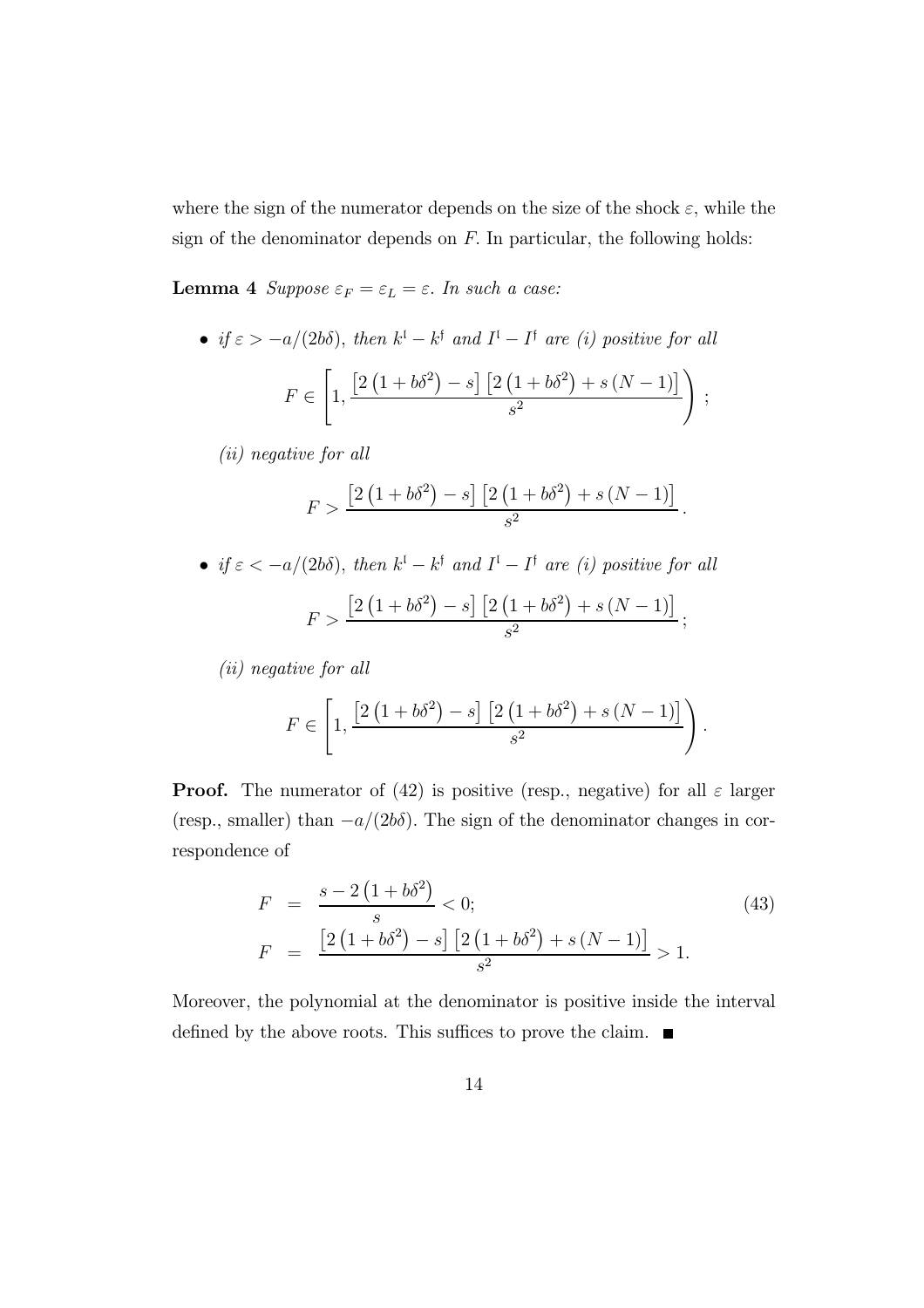Using (35-36) and (38-39) together with (4), one can write the steady state Stackelberg expected equilibrium profits for a generic pair of leader and follower,  $E(\pi^{\mathfrak{f}})$  and  $E(\pi^{\mathfrak{f}})$ , respectively.<sup>6</sup>

The relative performance of the two representative firms in steady state is summarized by:

Proposition 5 At the Stackelberg open-loop equilibrium:

(i) for all  $\sigma_L^2 \in (0, \overline{\sigma}_L^2)$ , then any leader's expected profits are larger than any follower's;

(ii) if  $\sigma_F^2 = \sigma_L^2 = \sigma_{FL}^2$ , then any leader's expected profits are larger than any follower's, for all admissible values of  $F$  and  $N$ ;

(iii) if  $b \rightarrow 0$ , then any leader's expected profits are larger than any follower's, for all admissible values of  $\sigma_F^2$ ,  $\sigma_L^2$ ,  $\sigma_{FL}^2$ , F and N.

Proof. Claim (i) of the Proposition requires simple albeit tedious algebra, the resulting threshold level  $\overline{\sigma}_L^2$  being a cumbersome expression containing all the relevant parameters of the model. However,  $\overline{\sigma}_L^2$  can be explicitly written in the duopoly case with  $F = 1$  and  $N = 2,^7$  where  $E(\pi^{\mathfrak{f}}) > E(\pi^{\mathfrak{f}})$  iff

$$
\sigma_L^2 < \left\{ a^2 \left( 1 + 4b\delta^2 \right) + 16g^2 \delta^2 \sigma_{FL}^2 + \right. \\
\left. + 4b \left[ 4 + b\delta^2 \left( 29 + 4b\delta^2 \left( 18 + b\delta^2 \left( 15 + 4b\delta^2 \right) \right) \right) \right] \sigma_F^2 \right\} / \varpi
$$
\n(44)

where

$$
\varpi \equiv 16b \left(1 + b\delta^2\right) \left(1 + b\delta^2 \left(1 + b\delta^2\right) \left(7 + 4b\delta^2\right)\right). \tag{45}
$$

As to claim (ii), observe that if  $\sigma_F^2 = \sigma_L^2 = \sigma_{FL}^2$ , then

$$
E\left(\pi_1^L\right) - E\left(\pi_2^F\right) \propto \left[2\left(1 + b\delta^2\right) - s\right]^2 + sF\left(1 + b\delta^2 - s\right) \tag{46}
$$

<sup>6</sup>These expressions are omitted for brevity.

<sup>7</sup>See Proposition 10 in Lambertini (2005, p. 455).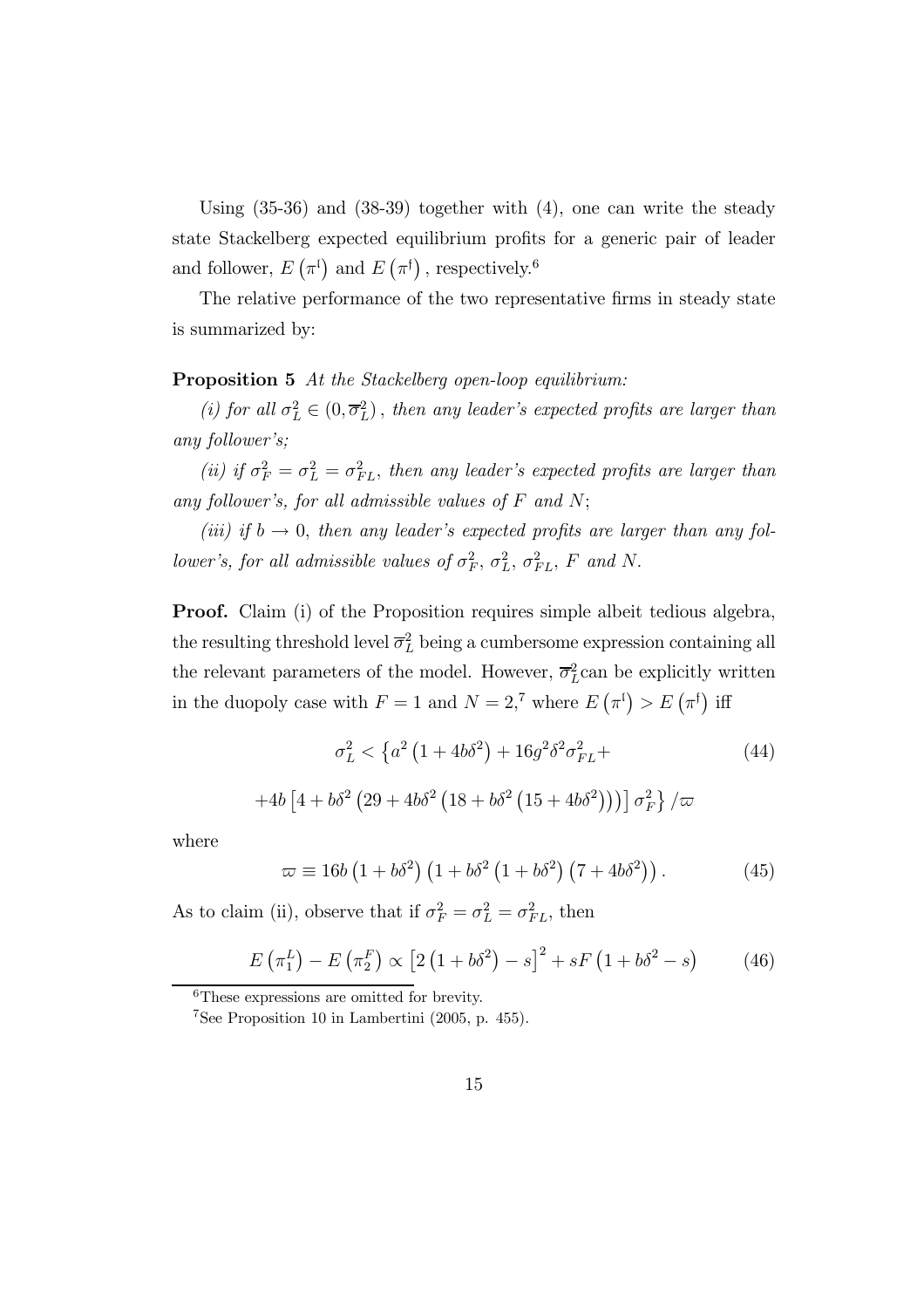which is always positive.

To prove claim (iii), it suffices to observe that

$$
\lim_{b \to 0} \left[ E \left( \pi^{\mathfrak{l}} \right) - E \left( \pi^{\mathfrak{f}} \right) \right] = (4 + sF)(1 - s) + s^2 > 0. \tag{47}
$$

This concludes the proof.  $\blacksquare$ 

Claim (i) in the above Proposition simply states the intuitive result that, if the degree of uncertainty borne by the representative leader is high enough, then, all else equal, following may be preferable to leading in terms of expected profits. Claim (ii) illustrates the special case in which all firms face the same shock. If so, then all that matters is having the first mover advantage at any point in time. Finally, claim (iii) deals with the limit case where investment costs are negligible. In this circumstance the leader is better off irrespective of the values of all other relevant parameters, the intuitive reason being that under this condition the role of uncertainty becomes immaterial.

The stability analysis of the Stackelberg open-loop game is rather cumbersome, yet it can be carried out (without resorting to numerical calculations) to verify that the steady state open-loop Stackelberg equilibrium  $(k^{\dagger}, k^{\dagger}, I^{\dagger}, I^{\dagger})$  is a saddle point.<sup>8</sup>

I am now in a position to make a crucial remark concerning the growth rates exhibited by leaders and followers, respectively. Evaluating the sign of  $k_L - k_F$  is a difficult task even in special cases. However, as a quick inspection of the proof of Lemma 2 reveals, growth rates surely differ because, in general,  $I_L$  and  $I_F$  differ at all  $t \in [0, \infty)$ . In addition to this, firms' saddle paths to the steady state are independent of initial conditions  $\mathbf{k}_0$ ; hence, there follows that growth rates are determined by the distribution of roles across firms in the games (i.e., the timing of moves) but not their initial respective sizes (or

<sup>8</sup>The detailed stability properties of the Jacobian matrix are fully illustrated in Lambertini (2005, Proposition 11, p. 455) for the duopoly case.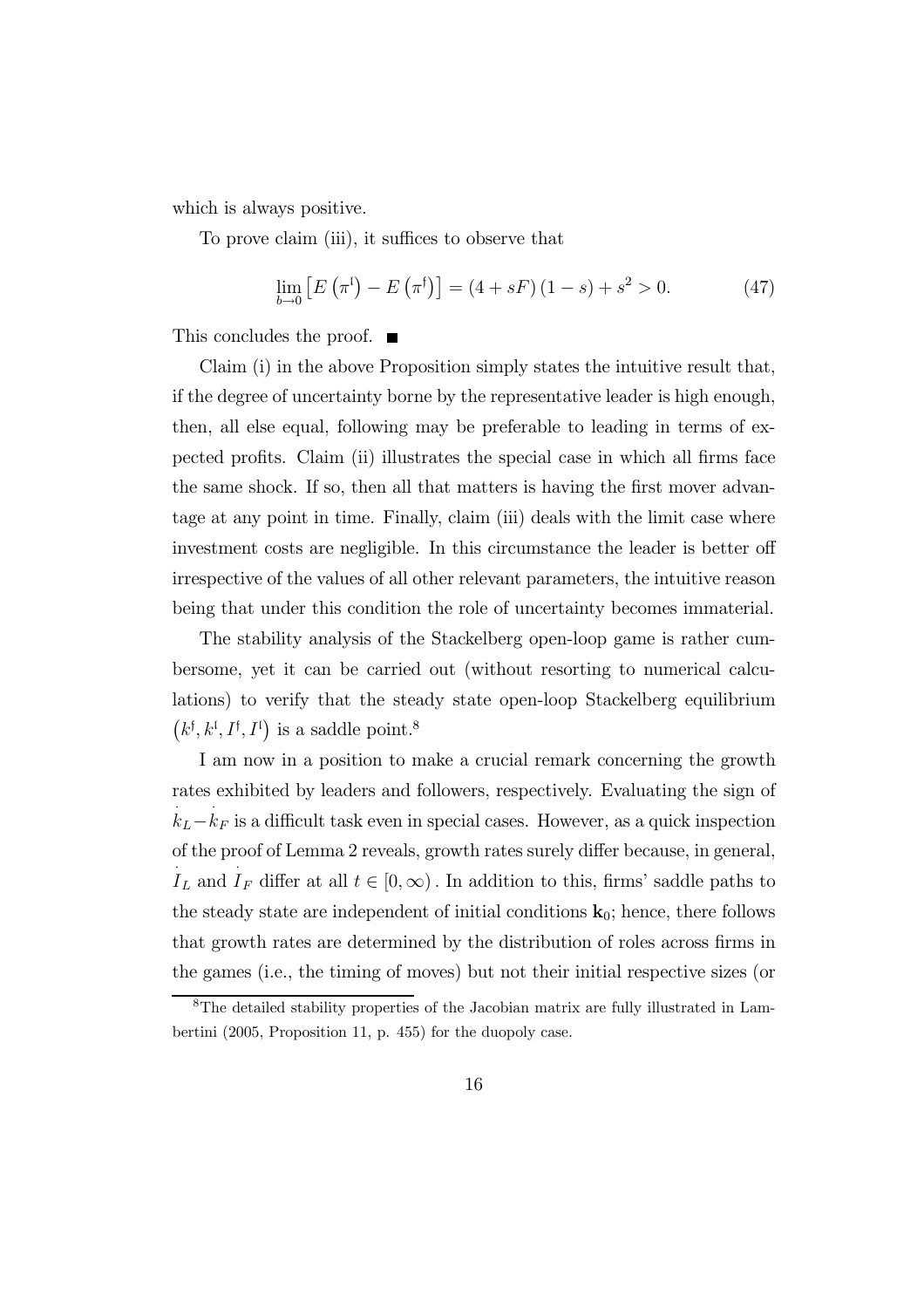installed capacities), and the cases in which  $k_L(0) > k_F(0)$  while  $k^{\dagger} < k^{\dagger}$ , or  $k_L(0) < k_F(0)$  while  $k^{\dagger} > k^{\dagger}$ , are both admissible. This brief discussion ultimately entails that the present setup does not yield theoretical support to Gibrat's law.

## 4 Comparative statics

First, I evaluate firms' profits under perfect certainty, i.e., at  $\sigma_1 = \sigma_2$  =  $\sigma_{12} = 0:$ 

$$
\pi^{\mathfrak{l}} = \frac{a^{2} [2 (1 + b\delta^{2}) + s]^{2} [(1 + b\delta^{2}) (2 (1 + b\delta^{2}) + s (F - 1)) - s^{2} F]}{(2 (1 + b\delta^{2}) + s (F - 1)) [2 (1 + b\delta^{2}) (s (N - 2) + 2 (1 + b\delta^{2})) - s^{2} (N + F - 1)]^{2}};
$$
\n
$$
\pi^{\mathfrak{f}} = a^{2} (1 + b\delta^{2}) [2 (1 + b\delta^{2}) (s (F - 2) + 2 (1 + b\delta^{2})) - s^{2} (2F - 1)]^{2} /
$$
\n
$$
[2 (1 + b\delta^{2}) ((3 - 2 (N - F) + F (N - 5) s^{2}) + (49) + 2 (1 + b\delta^{2}) (s (N + F - 3) + 2 (1 + b\delta^{2}))) - (F - 1) (N + F - 1) s^{2}]^{2},
$$
\n
$$
\dots
$$

with

$$
\pi^{\mathfrak{l}} - \pi^{\mathfrak{f}} \propto s^{2} + [4 (1 + b\delta^{2}) + sF] (1 + b\delta^{2} - s) > 0 \tag{50}
$$

for all admissible values of parameters. The deterministic case yields the well known profit ranking usually associated with games in which controls are strategic substitutes (i.e., best replies are downward sloping), as is well known from previous literature (Dowrick, 1986; and Hamilton and Slutsky, 1990, inter alia). However, the ranking of firms' profits may drastically change due to uncertainty. For the sake of simplicity, relabel  $\sigma_L^2 = \zeta_L$ ,  $\sigma_F^2 = \zeta_F$  and  $\sigma_{FL}^2 = \zeta_{FL}$ . The following properties can be ascertained:

$$
\frac{\partial E(\pi^{\mathfrak{l}})}{\partial \zeta_{L}} < 0; \frac{\partial E(\pi^{\mathfrak{l}})}{\partial \zeta_{F}} > 0; \frac{\partial E(\pi^{\mathfrak{l}})}{\partial \zeta_{FL}} < 0 \,\forall b, s, \delta, N, F; \tag{51}
$$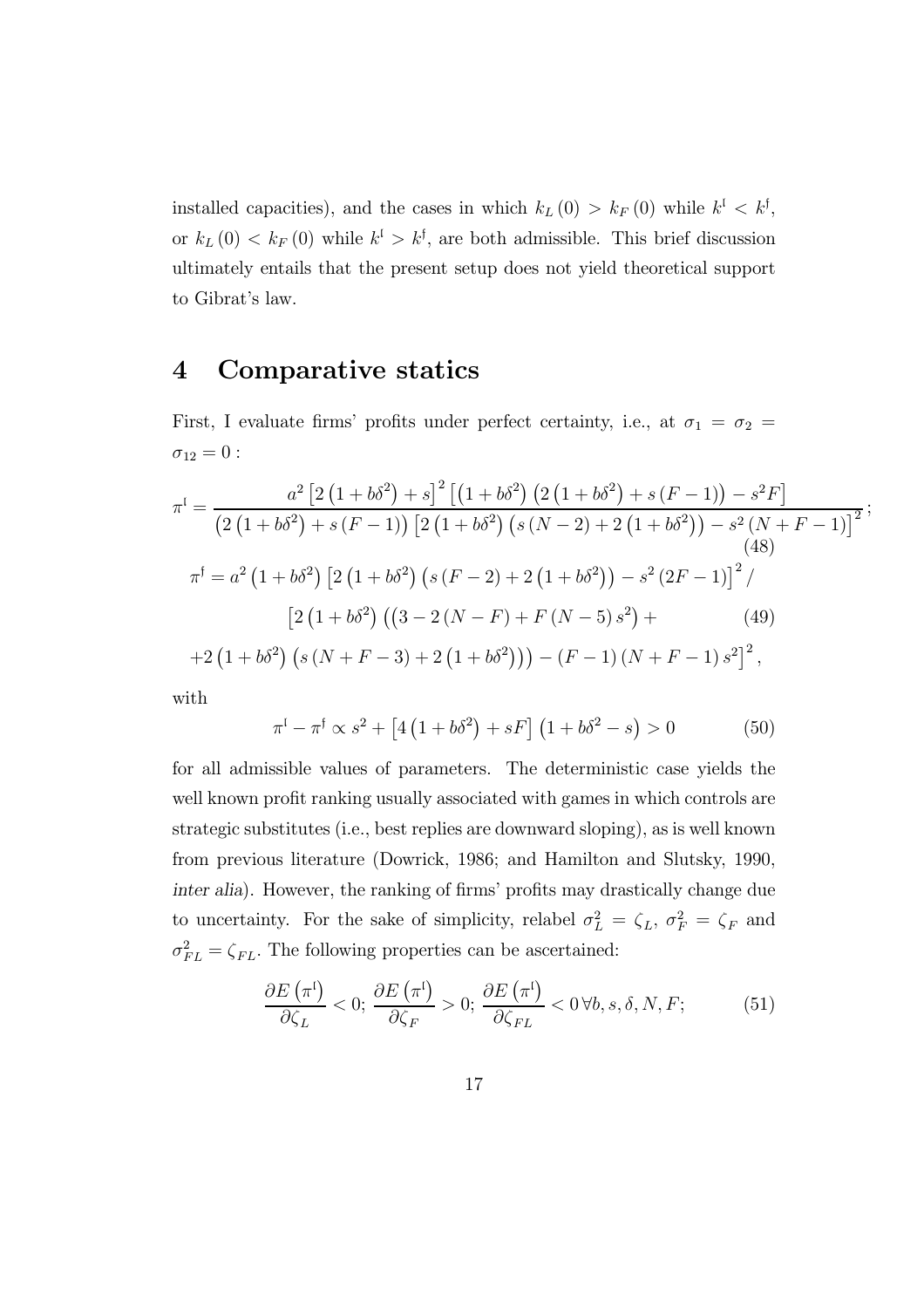$$
\frac{\partial E\left(\pi^{\mathfrak{f}}\right)}{\partial \zeta_{L}} > 0; \ \frac{\partial E\left(\pi^{\mathfrak{f}}\right)}{\partial \zeta_{F}} < 0; \ \frac{\partial E\left(\pi^{\mathfrak{f}}\right)}{\partial \zeta_{FL}} < 0 \ \forall b, s, \delta, N, F. \tag{52}
$$

Moreover:

$$
\left| \frac{\partial E(\pi^{\mathfrak{l}})}{\partial \zeta_{L}} \right| > \frac{\partial E(\pi^{\mathfrak{f}})}{\partial \zeta_{L}} \, ; \, \left| \frac{\partial E(\pi^{\mathfrak{f}})}{\partial \zeta_{F}} \right| > \frac{\partial E(\pi^{\mathfrak{l}})}{\partial \zeta_{F}} \, \forall b, s, \delta, N, F. \tag{53}
$$

The above list of partial derivatives reveals a few facts:

- increasing the variance of the shock affecting the leaders (resp., follower) generates a positive spillover for the followers (leaders), while obviously damaging the leaders (followers) themselves;
- moreover, the former effect is smaller than the latter in absolute value;
- increasing the correlation between shocks negatively affects the performance of both leaders and followers alike.<sup>9</sup>

#### 5 Concluding remarks

I have described a stochastic differential game in which firms invest to increase productive capacity, following time-consistent open-loop Stackelberg strategies. The equilibrium of the model highlights different growth rates along the saddle path. Accordingly, the analysis carried out in this paper is clearly in contrast with Gibrat's law. Moreover, it appears that there are admissible cases where the followers's growth rates are larger than the leaders', e.g. when the representative leader is indeed bigger than the representative follower in terms of installed capacity. This may ultimately lead to situations where equilibrium profits are larger for followers than for leaders.

<sup>&</sup>lt;sup>9</sup>It is worth noting that this result has interesting macroeconomic implications, suggesting that integration or globalization may favour the diffusion of shocks across markets/countries, so that firms located in markets previously separated by significantly high trade barriers are no longer protected from shocks taking place abroad.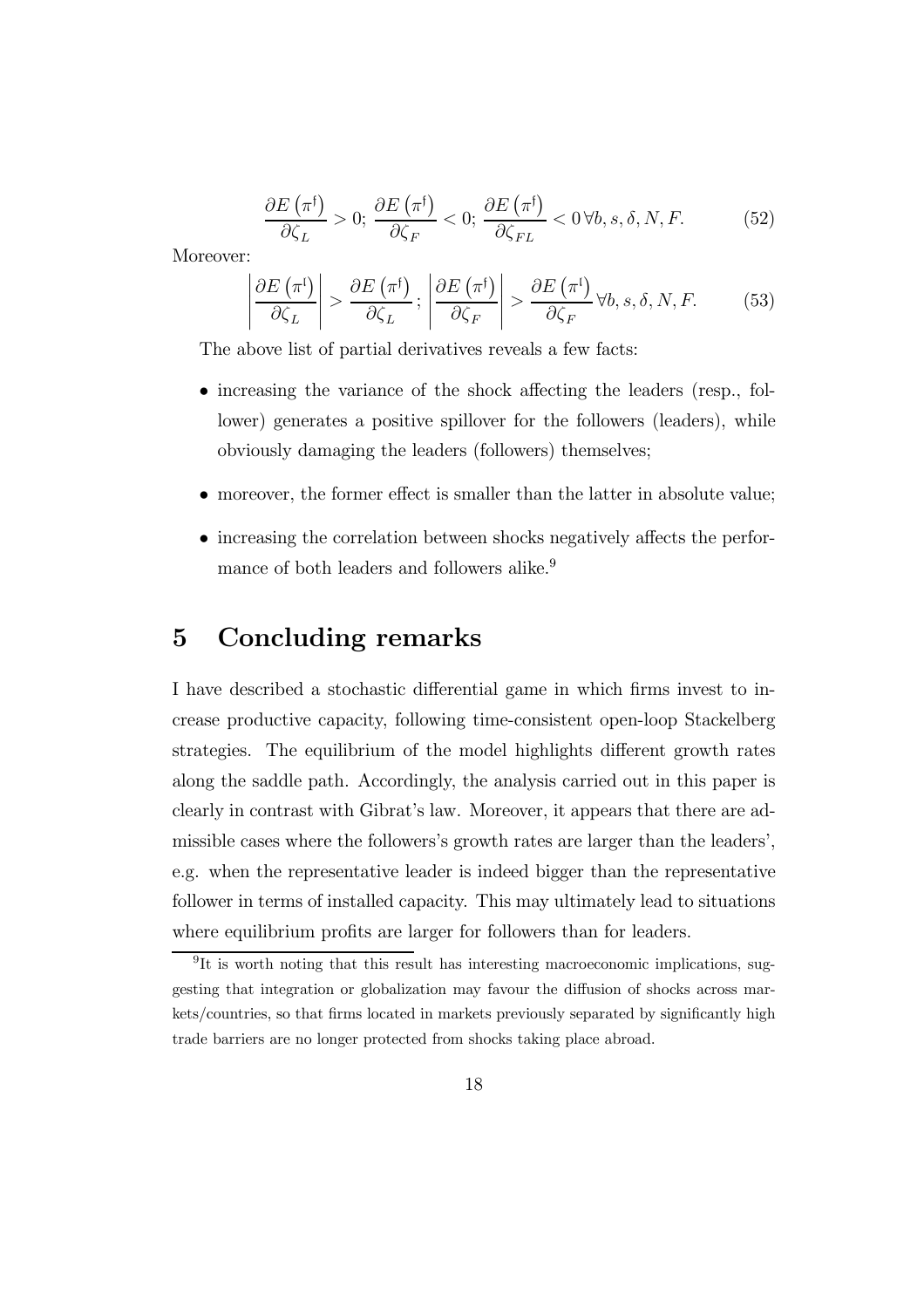#### References

- [1] Audretsch, D.B., E. Santarelli and M. Vivarelli (1999), "Does Start-Up Size Influence the Likelihood of Survival?", in D. Audretsch and R. Thurik (eds.), Innovation, Industry Evolution and Employment, Cambridge, Cambridge University Press, 280-96.
- [2] Cellini, R., L. Lambertini and G. Leitmann (2005), "Degenerate Feedback and Time Consistency in Differential Games", in E.P. Hofer and E. Reithmeier (eds), Modeling and Control of Autonomous Decision Support Based Systems. Proceedings of the 13th International Workshop on Dynamics and Control, Aachen, Shaker Verlag, 185-92.
- [3] Clemhout, S. and H.Y. Wan, Jr. (1994), "Differential Games. Economic Applications", in R.J. Aumann and S. Hart (eds), Handbook of Game Theory, Amsterdam, North-Holland, vol. 2, ch. 23, 801-25.
- [4] Dockner, E.J, S. Jørgensen, N. Van Long and G. Sorger (2000), Differential Games in Economics and Management Science, Cambridge, Cambridge University Press.
- [5] Dowrick, S. (1986), "von Stackelberg and Cournot Duopoly: Choosing Roles", RAND Journal of Economics, 17, 251-60.
- [6] Ericson, R. and A. Pakes (1995), "Markov-Perfect Industry Dynamics: A Framework for Empirical Work", Review of Economic Studies, 62, 53-82.
- [7] Fershtman, C. and E. Muller (1984), "Capital Accumulation Games of Infinite Duration", Journal of Economic Theory, 33, 322-39.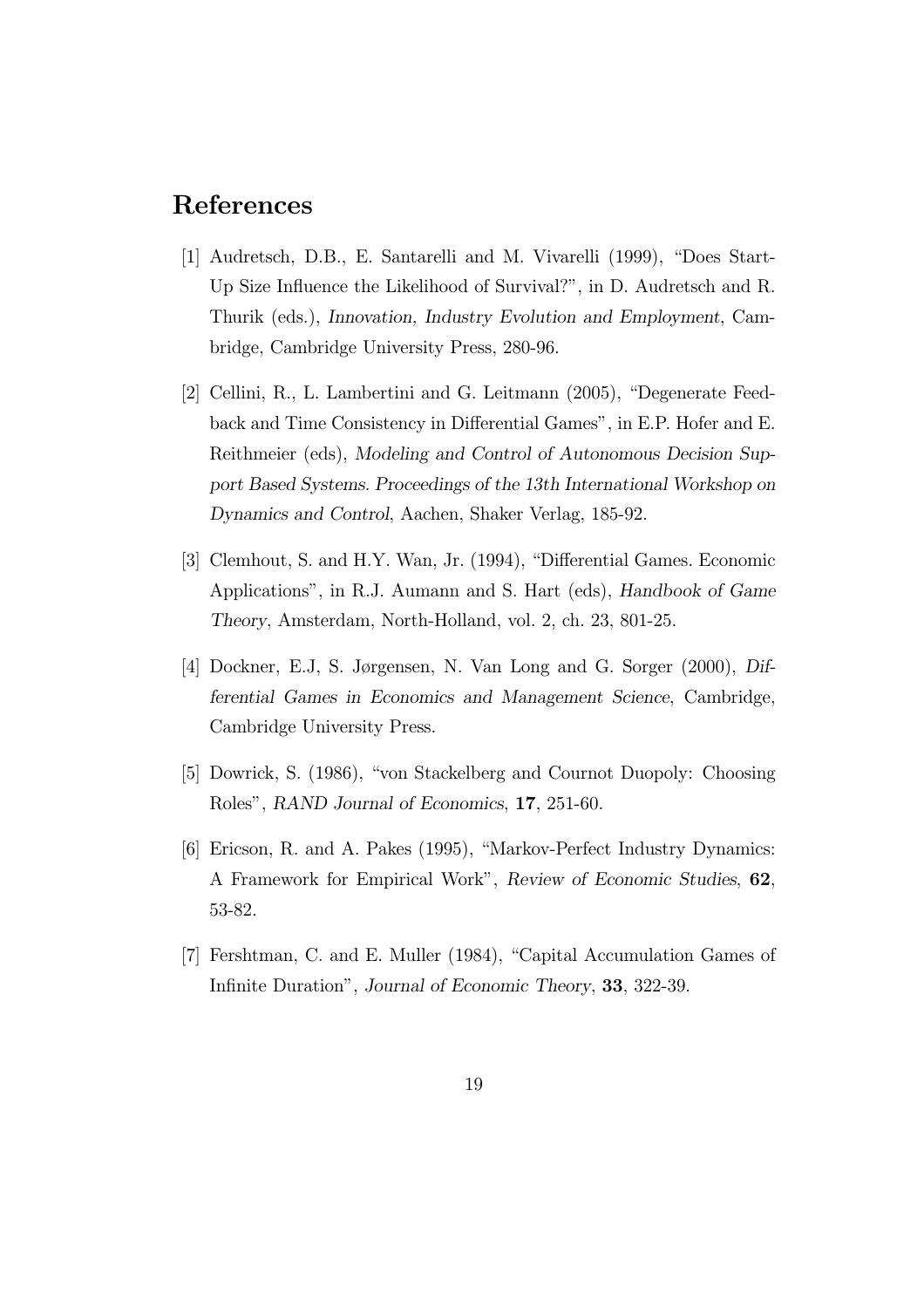- [8] Fudenberg, D. and J. Tirole (1983), "Capital as a Commitment: Strategic Investment to Deter Mobility", Journal of Economic Theory, 31, 227-50.
- [9] Gibrat, R. (1931), Les Inegalites Economiques, Paris, Librairie du Recueil Sirey.
- [10] Hamilton, J.H. and S.M. Slutsky (1990), "Endogenous Timing in Duopoly Games: Stackelberg or Cournot Equilibria", Games and Economic Behavior, 2, 29-46.
- [11] Hart, P.E. and S.J. Prais (1956), "The Analysis of Business Concentration: A Statistical Approach", Journal of the Royal Statistical Society,  $119(A), 150-91.$
- [12] Hopenhayn, H.A. (1992), "Entry, Exit, and Firm Dynamics in Long Run Equilibrium", Econometrica, 60, 1127-50.
- [13] Hymer, S. and P. Pashigian (1962), "Firm Size and the Rate of Growth", Journal of Political Economy, 70, 556-69.
- [14] Jovanovic, B. (1982), "Selection and the Evolution of Industry", Econometrica, 50, 649-70.
- [15] Lambertini, L. (2005), "Stackelberg Leadership in a Dynamic Duopoly with Stochastic Capital Accumulation", Journal of Evolutionary Economics, 15, 443-65.
- [16] Lucas, R.E. Jr. (1978), "On the Size Distribution of Business Firms", Bell Journal of Economics, 9, 508-23.
- [17] Lucas, R.E. Jr. and E. Prescott (1971), "Investment under Uncertainty", Econometrica, 39, 659-81.